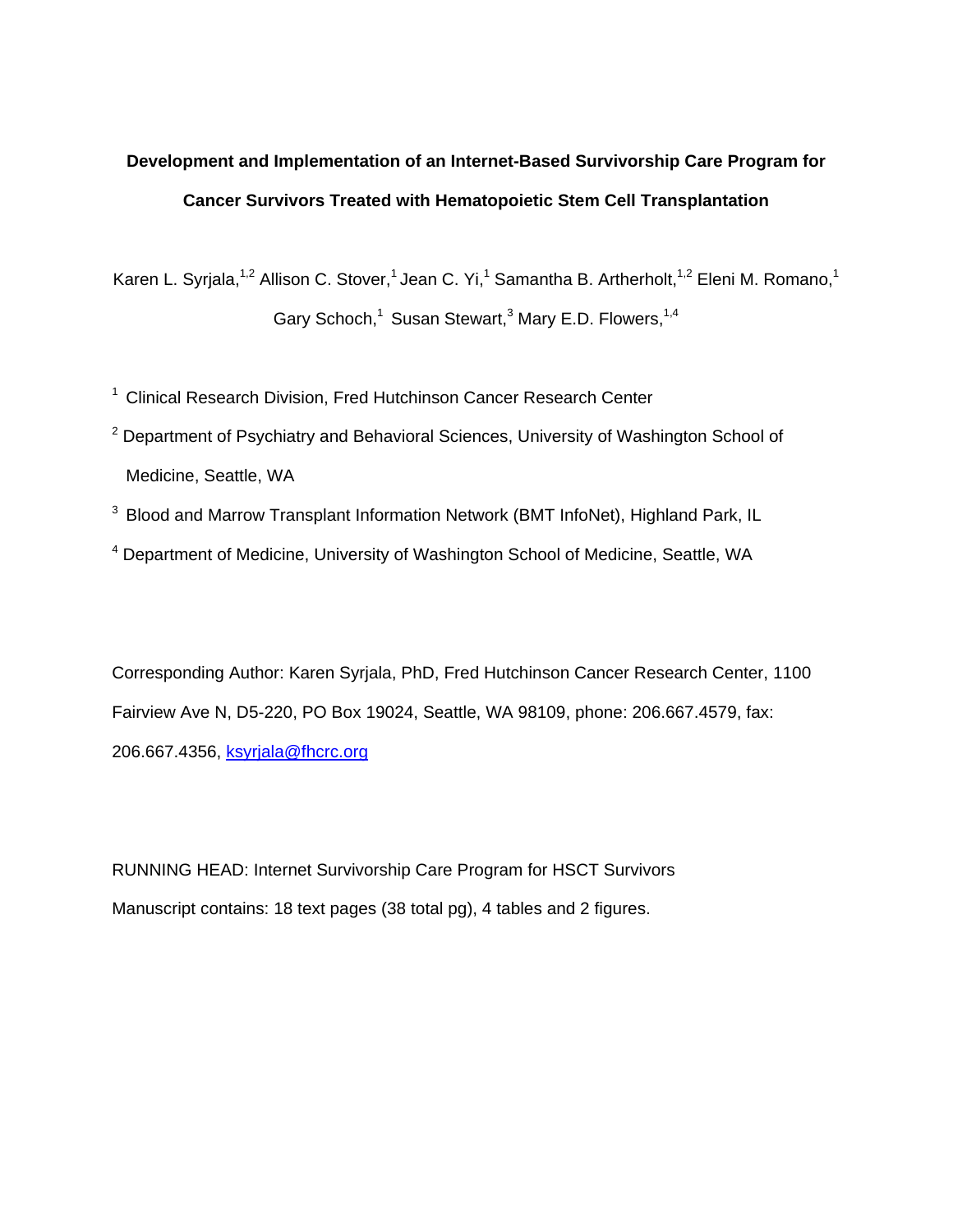#### **Abstract**

**Introduction:** The internet provides a widely accessible modality for meeting survivorship care needs of cancer survivors. In this paper we describe the development and implementation of an internet site designed as a base from which to conduct a randomized controlled trial to meet psycho-educational needs of hematopoietic stem cell transplantation (HSCT) survivors. **Methods:** A cross-disciplinary team designed, wrote content and programmed an internet site for online study registration, consent, assessment, and study implementation. All 3-18 year survivors of HSCT for hematologic malignancy treated at one transplant center were approached by mail for participation. All study activities could be conducted without study staff contact. However, participants had options for phone or email contact with study staff as desired.

**Results:** Of 1775 participants approached for the study, 775 (58% of those eligible) consented and completed baseline assessment. Mean age was 51.7 (SD=12.5, age range18-79), with 56% male. 57% required staff contact one or more times; a majority were for minor technical issues or delays in completion of enrollment or baseline assessment.

**Discussions/Conclusions:** This study demonstrated the potential for providing internet-based survivorship care to long-term survivors of HSCT. Although building a survivorship internet site requires a team with diverse expertise, once built, these resources can be implemented rapidly with large numbers of survivors.

**Implications for Cancer Survivors:** While internet-based services will not meet all the needs of cancer survivors, this methodology represents an important modality for augmenting onsite clinical services as a method for meeting psycho-educational, information and resource needs of cancer survivors.

Key Words: Cancer survivors, internet, website, randomized controlled trial, survivorship care plan, distress, depression, fatigue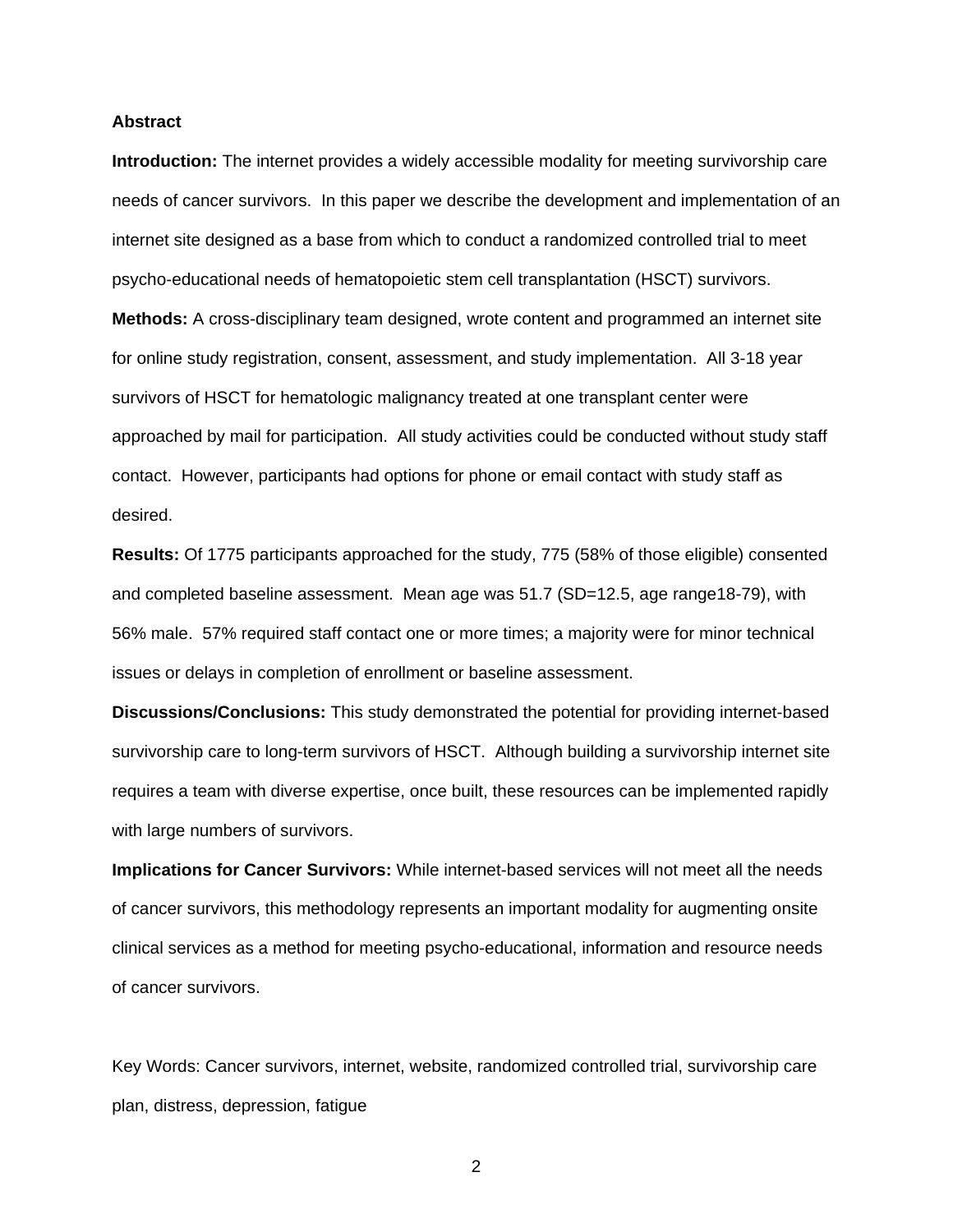# **INTRODUCTION**

The internet provides an obvious opportunity for addressing long-term side effects and needs for surveillance associated with elevated risks for multiple diseases in cancer survivors, particularly for those who live at a distance from major cancer resources. Among adult longterm cancer survivors, those who received hematopoietic stem cell transplantation (HSCT) live with some of the highest risks for life-threatening chronic health conditions including cardiovascular disease (hyperlipidemia and hypertension in particular), infection, diabetes, osteoporosis, and recurrence or second cancers, among other known risks [1-12]. Even more prevalent in HSCT survivors are symptoms that inhibit quality of life such as cancer-related distress, depression, and chronic fatigue [13-16]. Emotional distress, medical problems and specific functional deficits are more prevalent in HSCT survivors 2 to 10 years after treatment than in similar-aged normative adults or survivors of other cancer treatments [3,14,17-27]. Recent data indicate that mortality rates remain four to nine-fold higher than the expected population rate even 15 years post-HSCT, with about a 30% reduction in life expectancy [9]. These elevated risks underscore a need for ongoing preventive and surveillance care to reduce transplant-related mortality and health complications.

 Survivorship care plans that include surveillance guidelines and symptom treatment or functional suggestions are recommended for all cancer survivors [1]. Despite availability of surveillance guidelines for HSCT survivors [28], research indicates that these survivors do not fully adhere to guidelines [29-31]. Furthermore, by 2 to 5 years after transplant, most survivors are no longer under the care of transplant physicians and have transitioned back to their primary care providers (PCP). However, PCPs responsible for these patients' care are unlikely to be familiar with specific health needs of HSCT survivors [32]. These access and adherence barriers can be readily addressed through tailored internet-based resources, education and tools targeted to survivors who can then become advocates for their own care and providers of information to their PCPs. The internet provides a more flexible and tailored alternative to print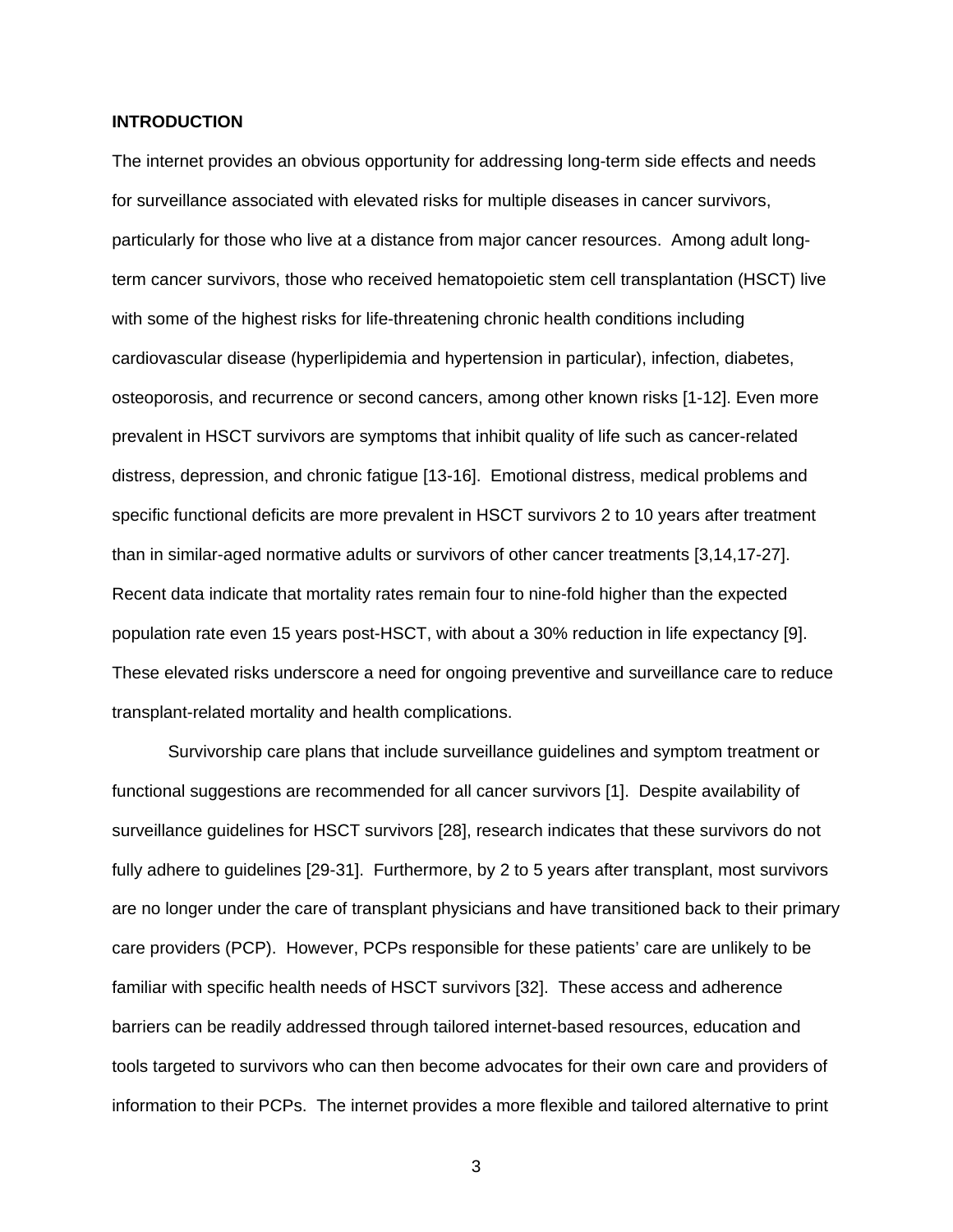materials as a modality for providing information to survivors at a location and at 'teachable moments' convenient to meet survivors' needs.

 Numerous examples of randomized controlled trials of internet interventions have been successful outside the field of cancer survivorship [33,34]. However, there is a wide range of enrollment rates among internet based interventions (12%-54%) and high attrition [35-39]. The extent to which internet interventions are effective may in part depend on their 'ingredients:' components, delivery methodology, design, and tailoring, among other implementation specifics [40]. In order to increase enrollment and efficacy, internet based interventions can improve website utilization using regularly updated content, "push" reminders (such as emails), personal contacts by study staff, and tailored messaging.

 Internet-based research is especially efficient when fully automated systems allow participants to register, consent and provide assessments online, in addition to receiving the intervention content. Numerous studies have shown that online surveys can be less expensive, reach larger and more widely dispersed study populations, and can increase the accuracy, completeness and consistency of data collection compared to paper versions [41,42]. Programming online surveys to allow participants to skip questions either by choice or to tailor to user characteristics (e.g., males do not see questions pertinent only to females; those who indicate no symptom present are not asked further questions about that symptom) has also been shown to increase response rates [42].

The study described here provided an online secure patient portal and internet site, called *INSPIRE*, for survivors of hematologic malignancy who are 3 to18 years after HSCT. While the initial approach occurred with a letter briefly describing the study and providing the URL link for the study internet site, all further study participation could be done online, including study registration, login and password setting, consent, baseline assessment, internet site content access and outcome assessment. Automated email messages provided links at each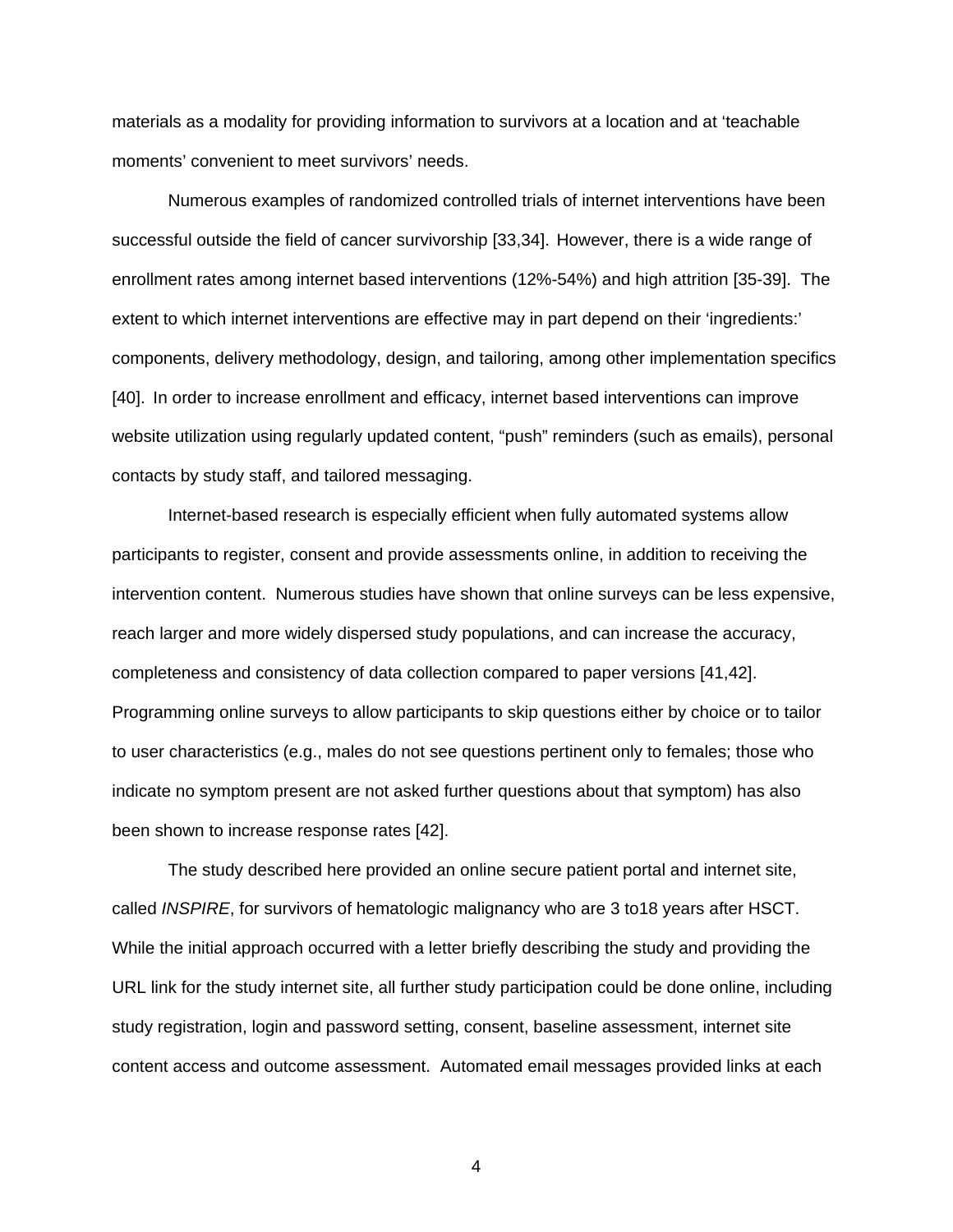stage of participation and "pushes" of specific internet site content were delivered throughout the intervention period.

The purpose of this paper is to describe the components of the *INSPIRE* internet site and details of the study implementation to assist others in utilizing or adapting these methods for future internet studies for cancer survivors. This paper includes the design of the study, internet site content description, security and design of the internet site data collection, and enrollment procedures. We address the extent to which an internet-based intervention can be automated, and the amount of human interface required to enroll and assess participants through a largely online, automated system for meeting survivorship care needs of cancer survivors.

#### *INSPIRE* **INTERNET SITE DESIGN AND DEVELOPMENT**

#### **Team and Timeframe**

The design and development of the *INSPIRE* project was a collaboration of efforts of three psychologists, three HSCT physicians, a nutritionist, two internet design specialists, an internet writer, three programmers, an administrator to build and test the administration and tracking of the online system, an HSCT survivor and advocate, three non-specialists who provided a non-medical perspective, and innumerable HSCT survivors who have provided input on the content of long-term survivor text-based education interventions over many years that culminated in this online product. We aimed to build a nearly entirely automated research website that was easy to use, had strong security features for the assessment component, and had extensive testing to prevent technical problems. The automated elements and other requirements were greater than initially conceived, which increased the time required to finalize and launch the website.

 The processes of conceptualizing the website, developing the content, implementation, and final launch are described below. In total, development and testing of the website was a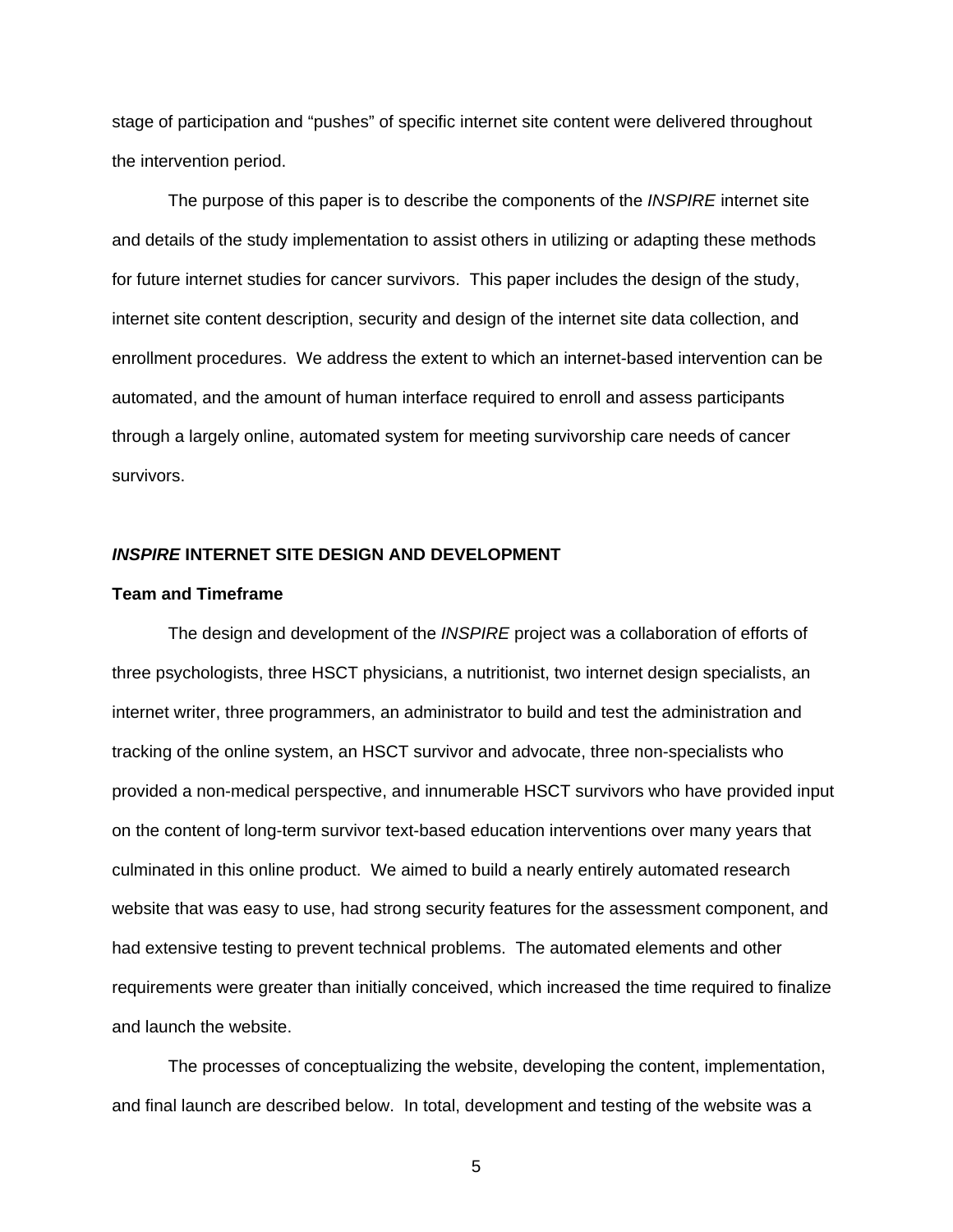two-year-plus effort, a major portion of which included institutional construction of a secure patient portal and the design, building and testing of a secure site for online study registration and assessment. The start-up effort included pilot testing of the registration and assessment procedures with 144 participants in the assessment component of the procedures [43]. The institution also needed to establish new definitions of security standards as well as develop Institutional Review Board standards for reviewing internet studies. Content selection, design, drafting, web writing and building required about one year.

#### **Needs Targeted by the Intervention**

 In selecting the intervention targets, we reviewed the extensive research, including our own, that has defined long-term deficits after HSCT. Medical problems, lack of stamina, depression and emotional distress are more prevalent in HSCT survivors than in normative controls [14,17-19]. This is also the case when comparing HSCT survivors to survivors of other cancer treatments [3,14,20-27,44,45]. Rates of depression after HSCT are as much as twice those reported in the general population, although symptoms often do not reach clinical levels [13,15], and the rate of recovery flattens in survivors by one year after HSCT [13,46]. When depression does occur among HSCT survivors, it is consistently a risk factor for poorer longterm physical and mental health as well as survival [13,47]. Distress in relation to cancer is described as worry or stress specific to the disease and its treatment, and is higher than rates for clinical depression or anxiety in HSCT survivors [13,44,48,49]. Living with uncertainty and fear of recurrence are the most severe sources of distress after cancer and HSCT [44,46,50- 52]. Physical limitations are often called fatigue by survivors, but after HSCT these symptoms most commonly include lack of stamina and muscle weakness more than tiredness [43]. These related symptoms are some of the most persistent beyond the first year of recovery, and thus were the focus for the internet content [14,15,53].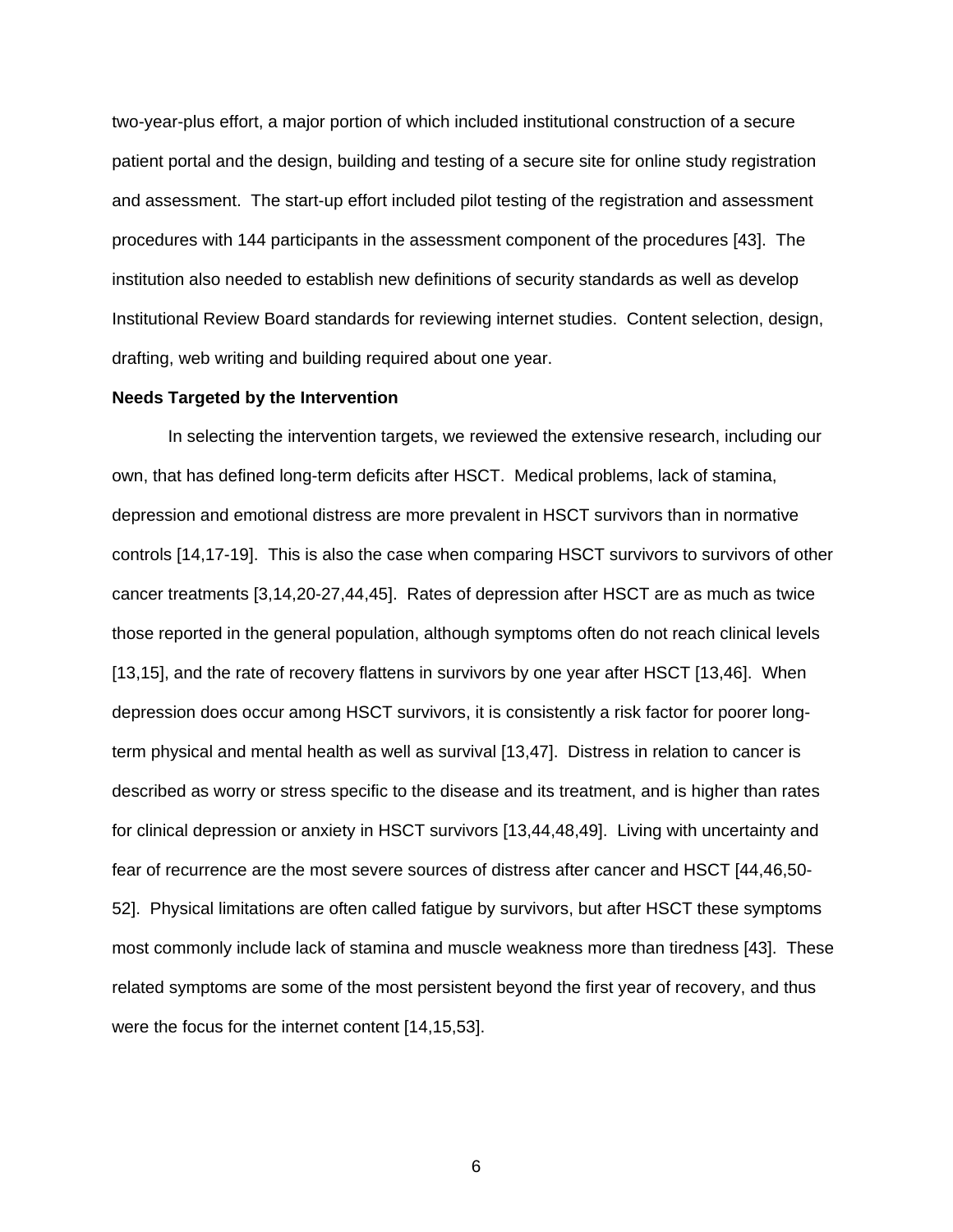#### **Internet Site Design and Content**

 The theoretical model on which the content was based was broadly psycho-educational [54,55], with a cognitive-behavioral approach used for the Restoring Energy and Renewing Outlook sections [56,57]. Problem-solving strategies were described and tools provided for individual use of the problem-solving methodology [58,59]. The identification of the content approach was designated before the grant submission. Based on the targets for intervention, the interdisciplinary research team developed a site map for content (Figure 1). The site map allowed us to combine the broad and varied topics within the body of HSCT survivor research described above into a logical and cohesive set of sections that were informative, approachable, and encouraging of behavior change. Content for these sections was then written by the team members, discussed at weekly meetings and edited by all members of the group to ensure that the intervention targets were successfully met in a user-friendly and engaging way.

The three main intervention sections were determined by the literature review of the needs of HSCT survivors: Boosting Health (cardiovascular, bone and second cancer risks and recommendations), Restoring Energy (fatigue, muscle weakness and inactivity) and Renewing Outlook (depression, distress and social isolation). Two additional sections provided resources and opportunities for 'Getting Connected' and 'Tips and Tools.' The 'Tips and Tools' section provided downloadable and printable symptom and goal-monitoring resources for participant use. The 'Getting Connected' section provided a managed 'Our Space' page on which participants could write their own comments to each other or to the study staff for individual response by return email or phone and/or for posting on the site. A 'News You Can Use' page had links to current research or news articles relevant to HSCT survivors.

 For the look and feel of the internet site, we worked with the internet design team that developed the Hutchinson Center's internet interface. The site utilized rotating images to maintain engagement with the site [60]. With each page change or refreshed page, a new image appeared on the internet site's banner to engage the viewer and increase interest in the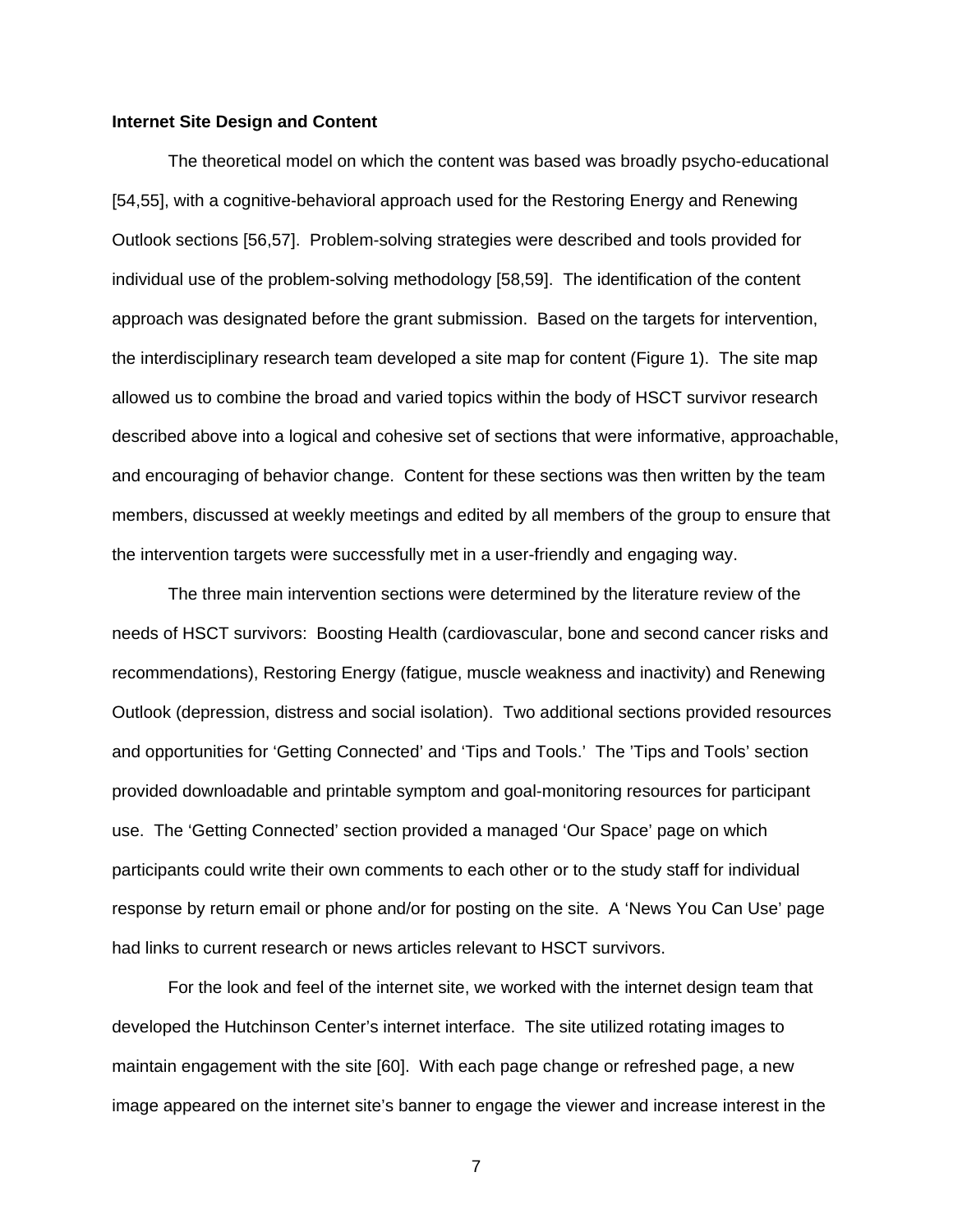internet site content. Psycho-educational material with a cognitive-behavioral theoretical base formed the foundation of the content approach. To build a sense of familiarity and meet expectations, each main section had the same format and subheadings for content organization (Take Charge, Join Forces, Best Choices). Images selected were nearly all stock photos, diverse in age, race/ethnicity, body shapes, sizes, and activities they portrayed. Links were added throughout the internet site to connect to outside resources as supplements to the *INSPIRE* internet site content and to reduce duplication with readily available materials on other widely used sites.

Design of the assessments was based on results from previous internet studies determining that one question per computer screen makes it less likely that respondents will skip a question [42]. Each question is clearly visible and respondents do not get off track in responding to questions and their response options. While this helps to reduce missing responses and measurement errors, it also adds some effort for the user as he or she must click a 'next' box or the 'enter' key between each answer and wait for the next question to appear. In addition, each page provides the response instructions, which can add reading time if a participant re-reads the instructions on each page.

Naïve testers provided feedback on the usability and feel of the internet site. This included navigation, font size, color, consistency of the "style sheet" to maintain cohesiveness of the internet site. Changes made after testing included: 1) redesign of the *INSPIRE* logo to make it feel more active and energetic; 2) use of brighter colors to give a greater sense of freshness and liveliness; 3) added links within each internet page so that participants could readily skip to lower sections within the page and return to the top of the page. This latter redesign facilitated the flow of the internet site with the goal of encouraging participants to explore the site and content more thoroughly. Stagnancy of the internet site content was addressed during user testing. Testers indicated that internet content, specifically the 'News You Can Use' and 'Our Space' pages, were the most pertinent sections to be regularly updated.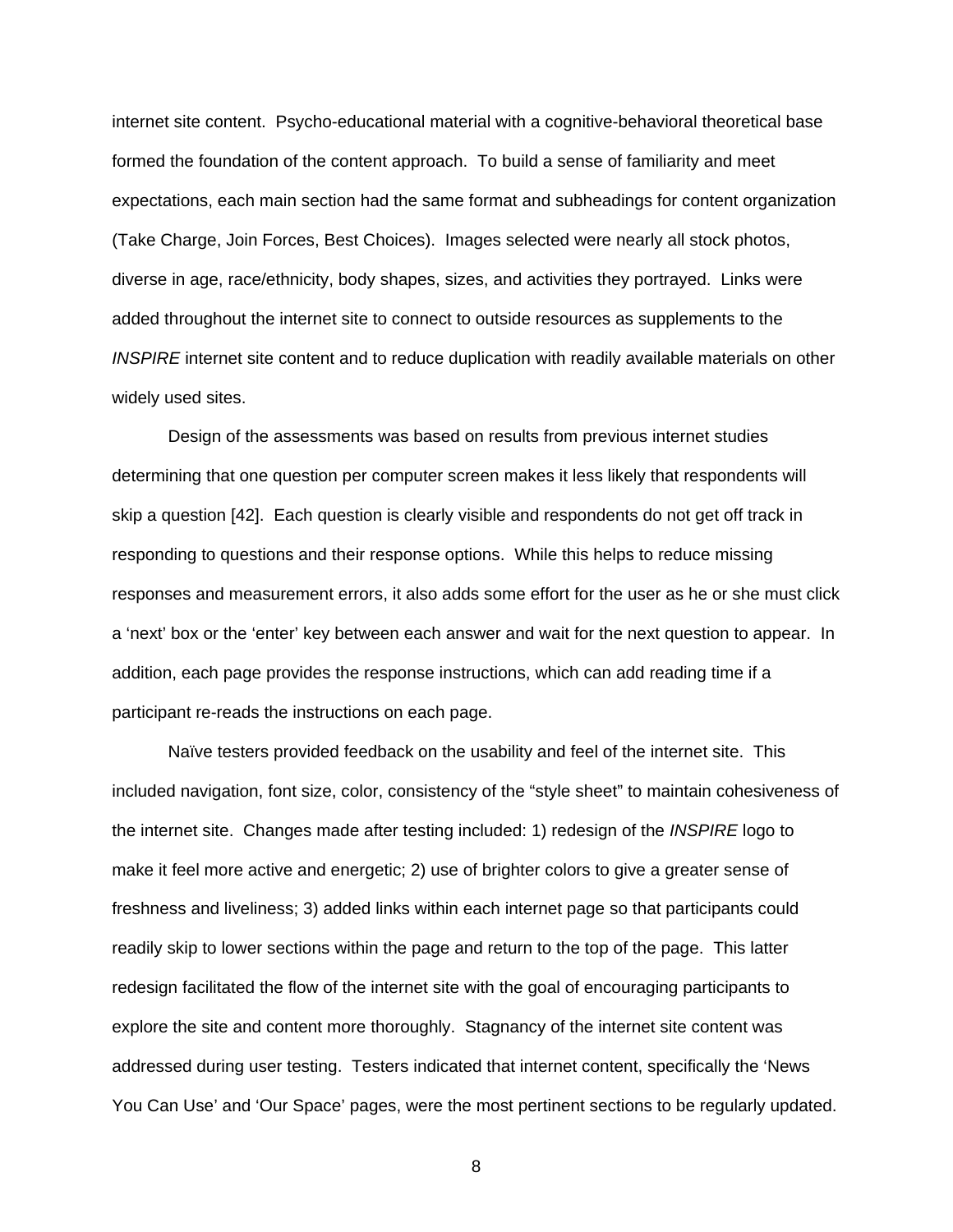Tailoring of the internet site was provided through three mechanisms. First, the welcome page always included the participant's first name. This was based upon research suggesting that personalizing online content increases participation rates in web-based interventions [61]. Second, on first and future logins, the welcome page suggested content specific to deficits identified for a particular participant in their baseline assessment. For this purpose, deficits were defined as follows. 1) Participants were first directed to Renewing Outlook if the HADS Depression score was greater than or equal to 5 or the HADS Anxiety score was greater than or equal to 7. 2) Participants were directed to Restoring Energy if the SF36 Vitality T-score was less than 45 and the HADS Depression score was less than 5 and the HADS Anxiety score was less than 7. 3) If the SF36 Vitality T-score was less than 45 and the HADS Depression score was greater than 5 or the HADS Anxiety score was greater than or equal to 7 participants were directed to Restoring Outlook and Restoring Energy. If participants had no deficits in fatigue, depression, or anxiety they were directed to Boosting Health. Upon next logins sections not yet suggested at previous logins were recommended, until each of the three main sections had been suggested. The final method of tailoring was through email 'pushes' sent eight times over the course of the first 12 weeks of the intervention to encourage viewing all the content sections of the site. All participants cycled through an email push directing them to each of the 8 sections of the internet site, beginning with the initial effort focused on areas of need for them.

#### **Internet Patient Portal: Development and Security**

The Hutchinson Center's Clinical Research Division IT group known as Clinical Research Data Systems (CRDS) developed a specific, secured 'patient portal' for online research studies to both secure the data entered by participants on the registration and online assessments, as well as to secure other Hutchinson Center data from access through the patient portal. Procedures were closely screened and approved by the Hutchinson Center's Institutional Review Board. Programming for study registration, online agreement to consent,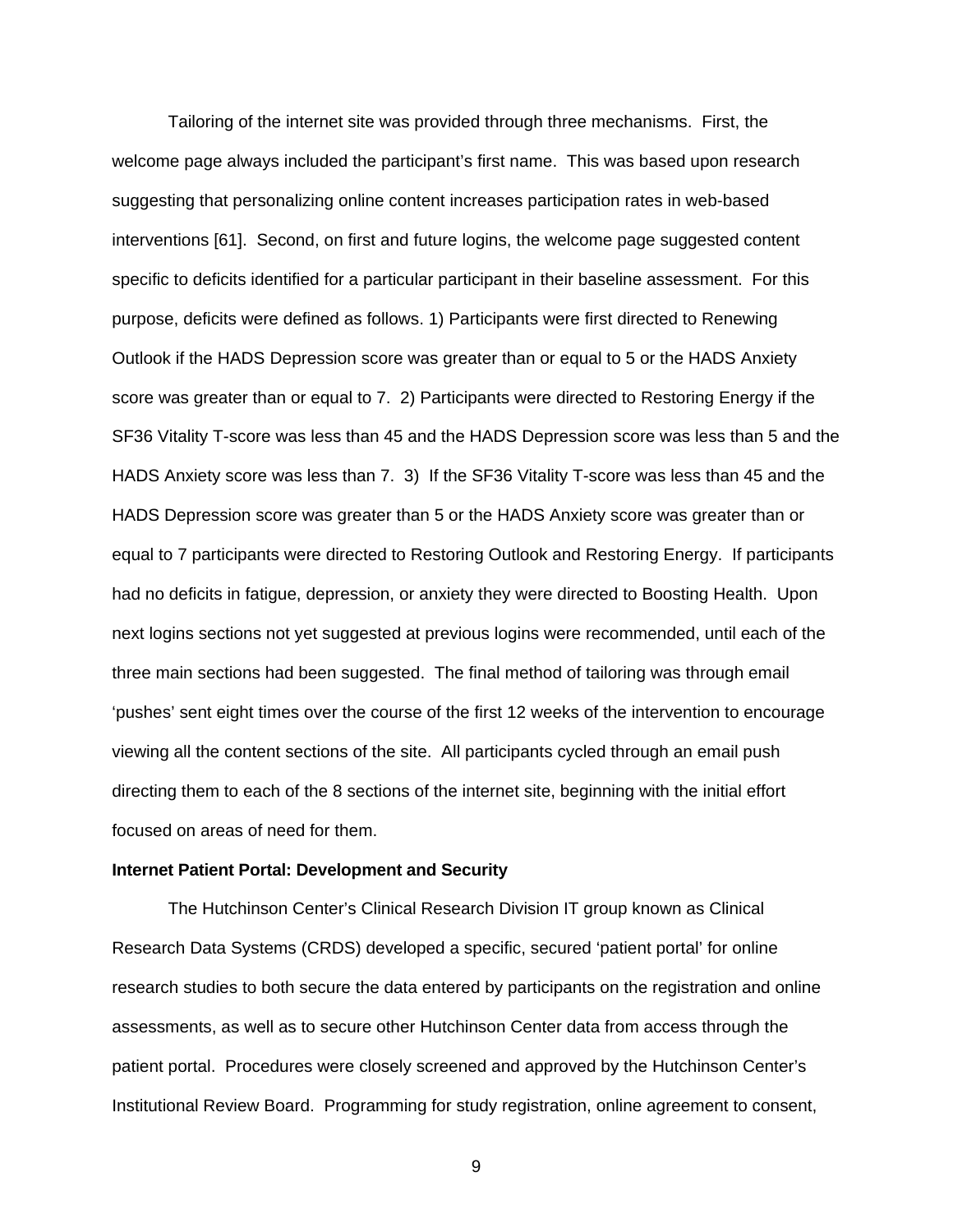assessments, scoring of assessments for cut-off determinations, and internet site content access, with individual tailoring of the home page welcome were designed to be entirely automated.

# *Security*

Participants registered for the study on the *INSPIRE* study secure internet site. Participants' email addresses were used as their login name which allowed future contacts with study staff and verifiable unique ID in case of duplicate first and/or last names. Issues developed only when participants incorrectly typed their email address, forgot which email address they had used, or changed their email address over the duration of the study.

Balancing security and access in setting password protection parameters was a particular challenge. On the registration page, the participant was required to select a password, which needed to meet the Hutchinson Center password criteria: at least 6 characters with a combination of three of the following four parameters: uppercase, lowercase, number, or symbol. Other required registration information included a security question which could be used if a password was forgotten. We designated a 'password age' of 15 months after which a change in password was required. This permitted participants to complete the study without needing to change their password prior to completing the 6-month outcome assessment, and to have time after the study for return to the *INSPIRE* content pages. This level of security, while not risk free, was judged by the study investigators and Hutchinson Center Information Security Office to be of acceptably low risk while reducing barriers to access to a manageable level.

After confirming all registration information, the participant was directed to a printable page which contained all the information entered during registration. Next, the participant received an email generated by the system and sent to the participant's registered email address. This email contained a link which the user could click or copy and paste into their browser. This link contained a unique key of letters and numbers which identified the participant and activated his or her account once the link was clicked. This step enabled the study internet site administrator to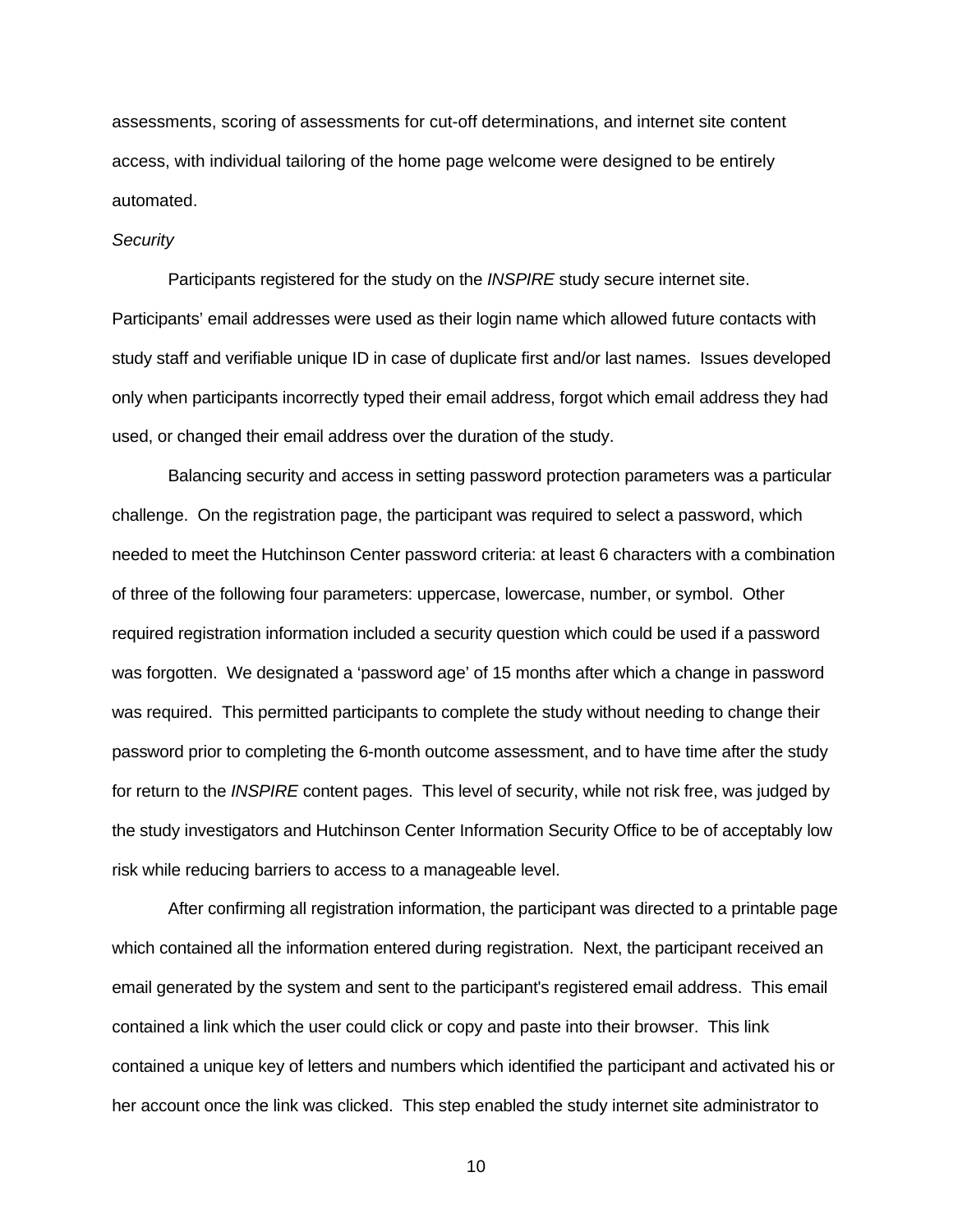verify that participants each had a valid email address, and that they would receive future correspondence with study staff including survey reminders and content "push" reminder emails. Participants could not proceed until they activated their account by clicking or pasting in the link from the system generated email.

We set two levels of security to meet the competing needs for Protected Health Information (PHI) security and to provide ready study access during the time when no data was collected from the participant other than site pages viewed. The first security level required participants to enter their login and password at each access to the baseline and 6-month assessments, which requested potentially revealing PHI. To protect the privacy of this PHI, no data was stored on the participants' personal computers. Once participants submitted their assessment responses or a month went by without additional activity, assessments were permanently secured behind a firewall and could not be accessed through the internet even with a password. We initially set this time frame at one week, which proved to be too brief for participants to complete the lengthy baseline assessment. The second level of security was for *INSPIRE* intervention content access. No participant information was collected from these logins except the pages viewed and time on the internet site. Therefore, this access was deemed to be of little to no security risk, and the priority was to make site connection as easy as possible while restricting access for the control participants. Thus we provided participants with the option to click a check box to 'remember me on this computer.' As indicated in the 'privacy policy' notice, this placed a 'cookie' on their computer and future access to the *INSPIRE* intervention content from that computer did not require login and password. If users did not place a cookie on their computer or used a new computer, the login name and password were required.

 Participants who experienced trouble with navigating the internet site or otherwise had questions could use the "contact us" button available on every page of the internet site to send a message to study staff. They could also call the study toll free line for assistance.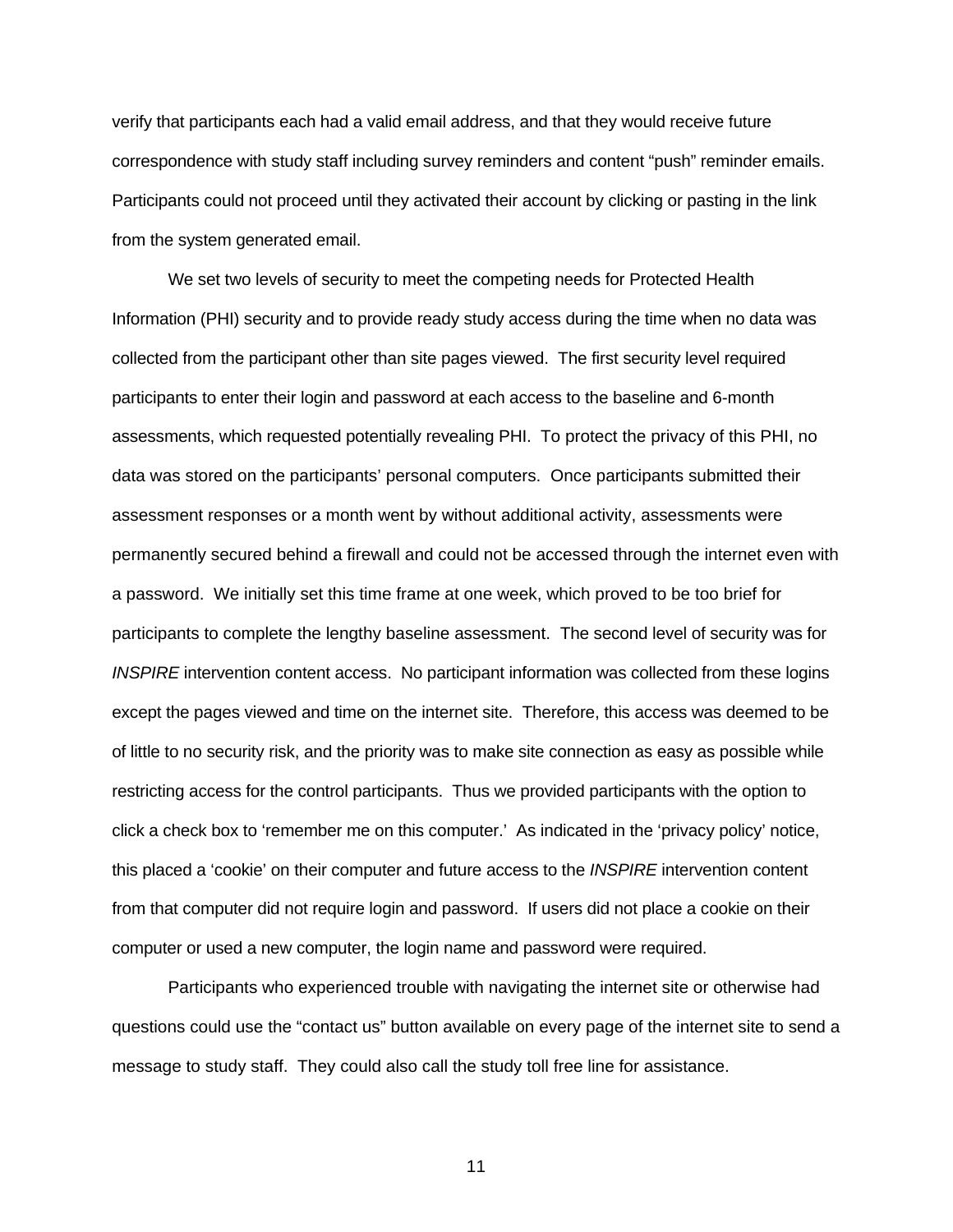## *Site beta testing: "break the system"*

 All steps of the system were tested by at least four staff with a goal of trying every option during registration and each variant related to skip patterns during the assessment. Every complication or incorrect/incomplete response or inconsistency that we could envision of was tried to assure that the procedures ran smoothly and that the automated responses were appropriate to the situation. All links were tested and confirmed, including that internet site links outside of the *INSPIRE* site were still accurate. In addition, the steps of the system were tested on both PC's and Mac's, and on multiple browsers, within and outside the Hutchinson Center domain. This process was lengthy and required numerous programming corrections given the many opportunities for failures or glitches in the system.

## *Site maintenance*

 The programming staff in CRDS worked with the researchers to make modifications to the internet site and the application as needed. Furthermore, CRDS insured that all the data, content, and code was backed up in its entirety each evening ensuring minimal loss of data should a catastrophic event occur. The host platform was maintained by CRDS to adhere to all security policies of FHCRC and in accordance with the regulations and standards that all platforms holding patient data must meet.

#### *Data downloading procedures*

When surveys were accessed or submitted, data were immediately downloaded to the secure institutional server. The server linked to an ACCESS software platform at its front-end, for study personnel viewing and utilization, leaving the underlying raw data in SQL. In surveys at baseline and 6-month time points, missing data fields could occur as a result of skip patterns based on program specifications (e.g., male questions if a participant was female). Other skips occurred from voluntarily skipped items, or skip programs based on a participant's previous answer (e.g., a response of 'none' to a question about prescribed medications led to skipping a request to list specific medications). Each type of missing data was programmed to be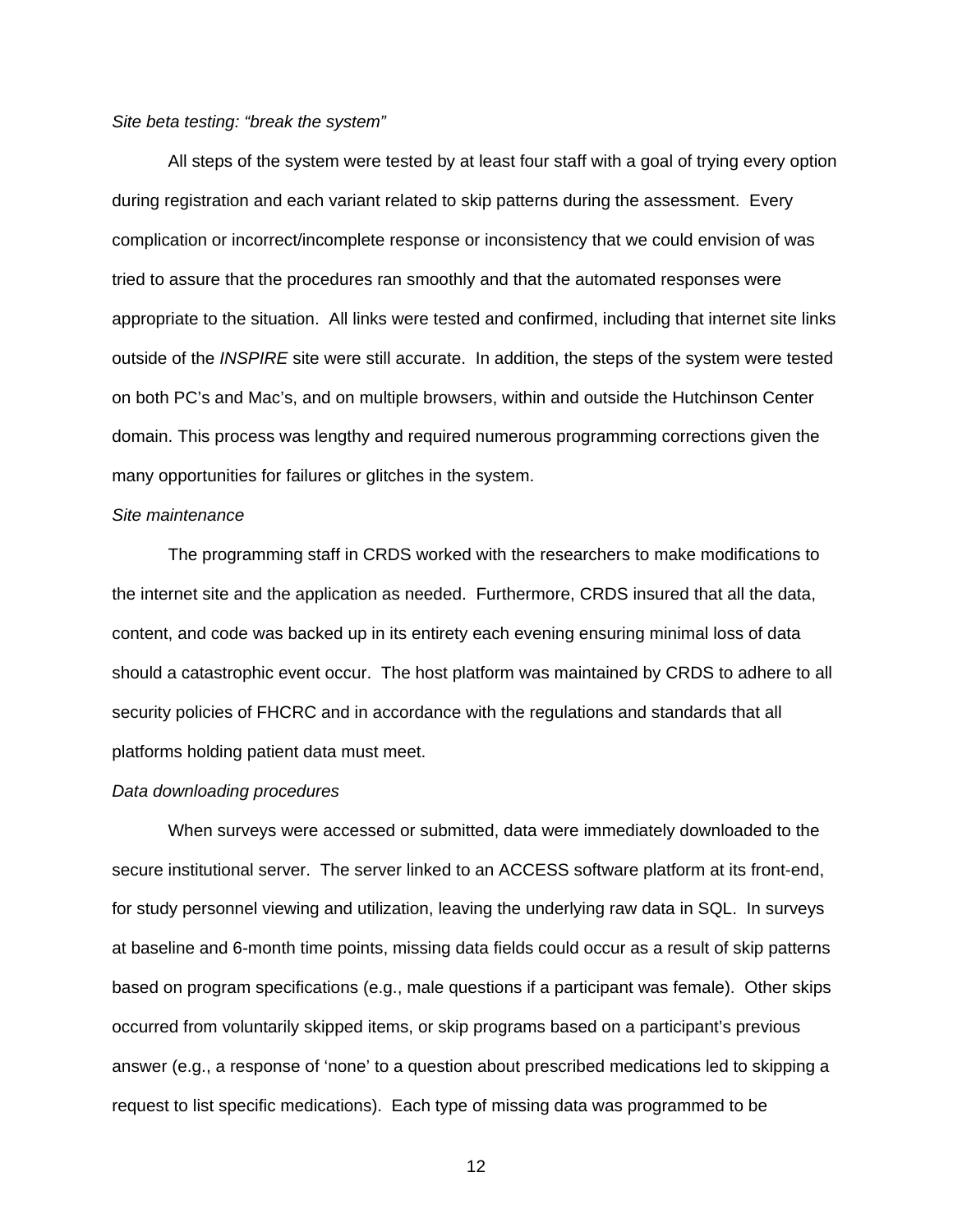automatically filled with a placeholder value that alerted the data manager to the type of data missing. A randomization form was programmed to be filled by running an ACCESS query using automatically downloaded data from the online survey.

 Internet site data usage was captured in the SQL database. Logins captured time and date of login, but did not track use for those who placed a 'cookie' on their login page, thus these data were not usable to calculate number of internet site logins. However, each page that was viewed was recorded with user identification including time and date, and provided utilization data.

# **Pilot Testing**

We designated the first 20 randomized participants as pilots. These pilot participants allowed us to work through any glitches in the entire system for registration, enrollment, baseline assessment, randomization, and intervention procedures. This pilot group also verified the accuracy of the automated registration and randomization systems and other procedures prior to official study start-up. Only minor technical problems were found in this initial implementation. Pilot testing did demonstrate the need for email pushes to encourage continued viewing of the *INSPIRE* site, therefore, this component was added after the pilot period.

# **METHODS**

#### **Participants**

Using the transplant center's research database, all hematologic malignancy survivors between 3 to18 years after their first HSCT at a single transplant center were identified as potentially eligible for this study if they were at least 18 years old and lived in the United States or Canada. These survivors were contacted by sending a letter of approach. Participants were required to have access to the internet and email, either within their own home, at work, at a friend or neighbor's, or at the library. When possible, those without a personal internet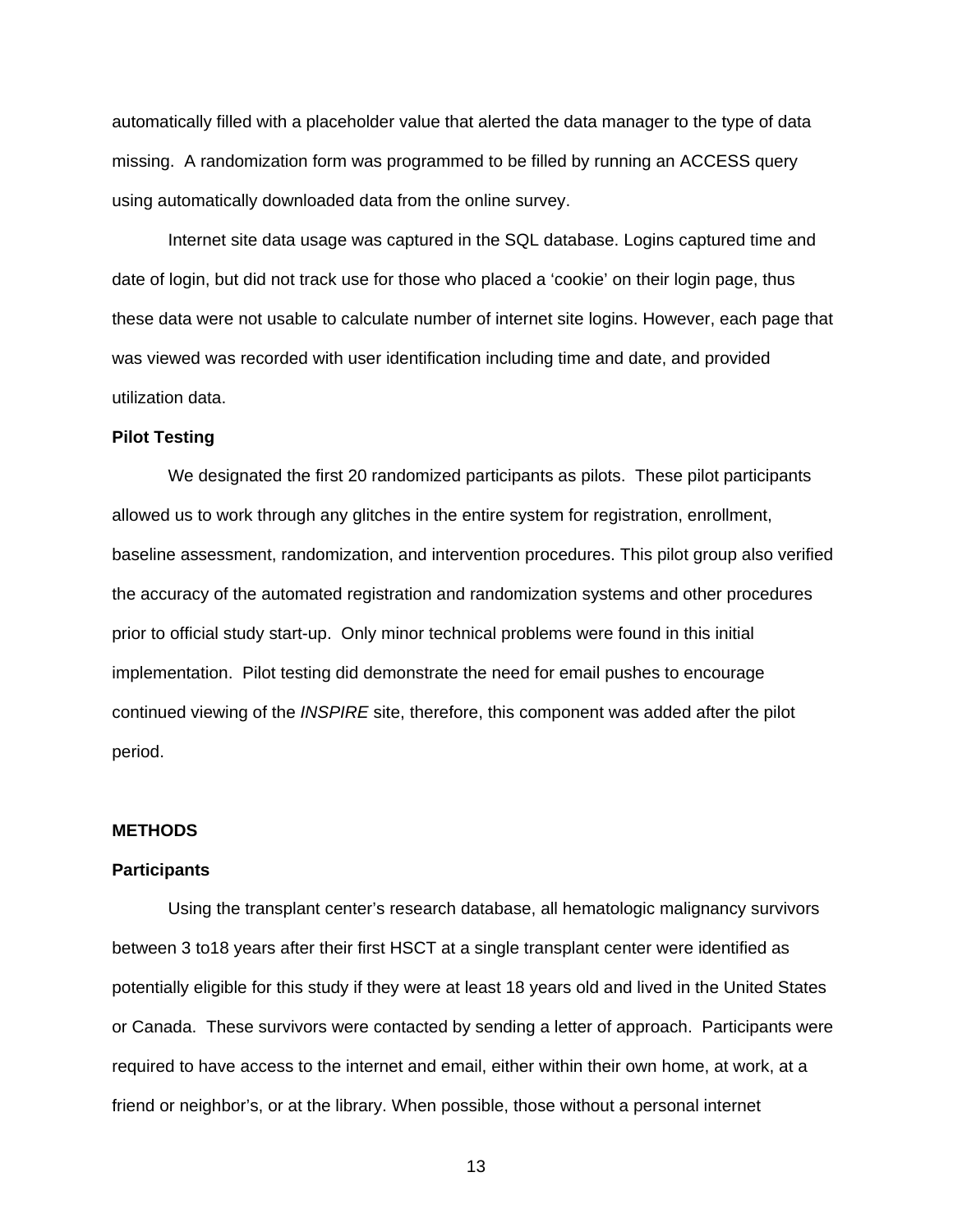connection or email, who were interested in participating, worked with study staff to find access to the internet or set up an email account. In addition, participants were required to have no known recurrence or second cancer that was actively treated in the previous two years (other than cancer treated only with surgical excision such as basal or squamous cell skin cancer or breast ductal carcinoma in situ), and be able to read and understand English adequate to complete the assessments. Otherwise eligible survivors who reported thoughts of suicide or had major clinical depression as indicated on their baseline assessment received a phone interview from a study psychologist and were excluded from the study randomization but given *INSPIRE* site access.

# **Procedure**

All materials and procedures were reviewed and approved by the Institutional Review Board at the Fred Hutchinson Cancer Research Center in Seattle. Approach letters briefly explained the study purpose and procedures, and provided recipients with a return envelope and form to complete. On this form they could indicate that they were interested, would like further information, or were not interested. In addition, for those not interested, they could specify whether this was because they did not use a computer or email, or whether they refused for other reasons.

The study provided personalized technical and other support as needed, within one business day of contact, with most service needs met the same day. To meet this aim, survivors were able to submit internet-linked email questions, comments or requests at any time to study staff. Alternatively they could call a toll free line at any time with response to voicemail messages on weekdays within 24 hours and on weekends on the next business morning. The toll free line was staffed during extended business hours on all weekdays to accommodate the variety of time zones and work schedules of participants in the study.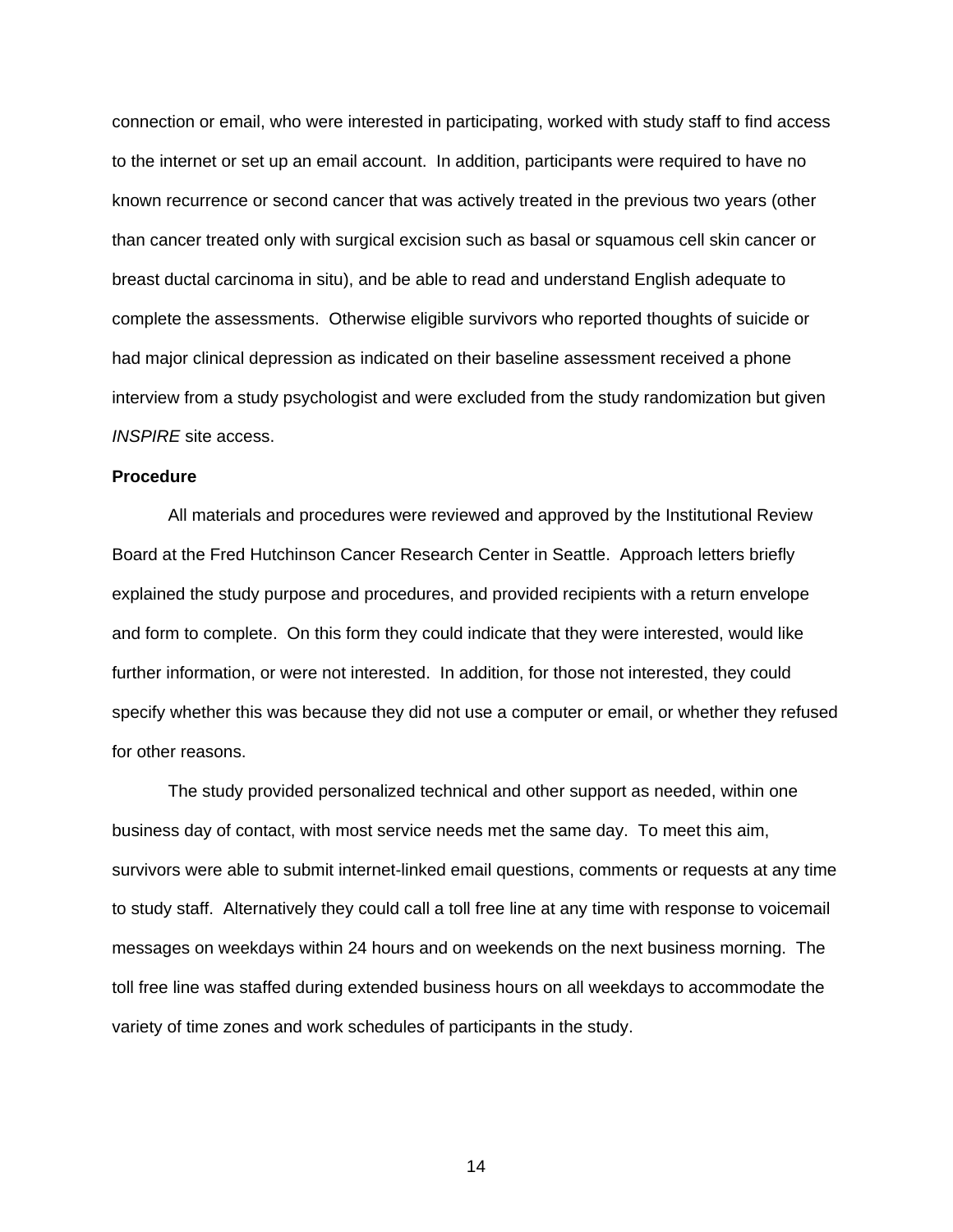#### *Registration and consent*

All survivors interested in signing up for the study registered directly on the *INSPIRE* internet site. After setting up a study account by choosing a username and password, all interested participants agreed to consent online. During the registration process, participants were prompted to open the consent form and read it before clicking "Yes, I agree to participate". Participants could also decline by clicking "No, I disagree." If participants chose that option, they were thanked for their time and no longer contacted for the study. The consent opened in a print-friendly format for participants to print for their personal records. The time and date of participants clicking "I agree" on the consent page was captured in the study tracking database. Those that clicked "I agree" were automatically taken to the start of the baseline survey. The print-friendly consent form was available for study participants at all times via a link at the bottom of each internet page.

#### *Assessments*

At baseline and 6-month outcome assessments, participants could skip any questions that were not used for randomization and still remain in the study. The baseline survey took participants an average of one hour but up to three hours for dial-up or slow internet connections or slow responders. Participants were able to log out of the survey and resume where they left off upon the next login. Reminder emails were sent 3 and 6 days after starting the survey if it was not yet complete. The emails were programmed to contain a completion requirement date of one week after the start of the survey. Those that did not finish the survey within this one week time period were sent up to three additional weekly reminder emails and given reminder phone calls. If a participant still did not log on, the Study Coordinator called to find out whether any issues could be addressed to facilitate completion of the assessment. *Randomization and intervention* 

The design of the study was a randomized controlled trial (RCT). Participants were randomized to one of three groups: internet site access, internet site access plus six to eight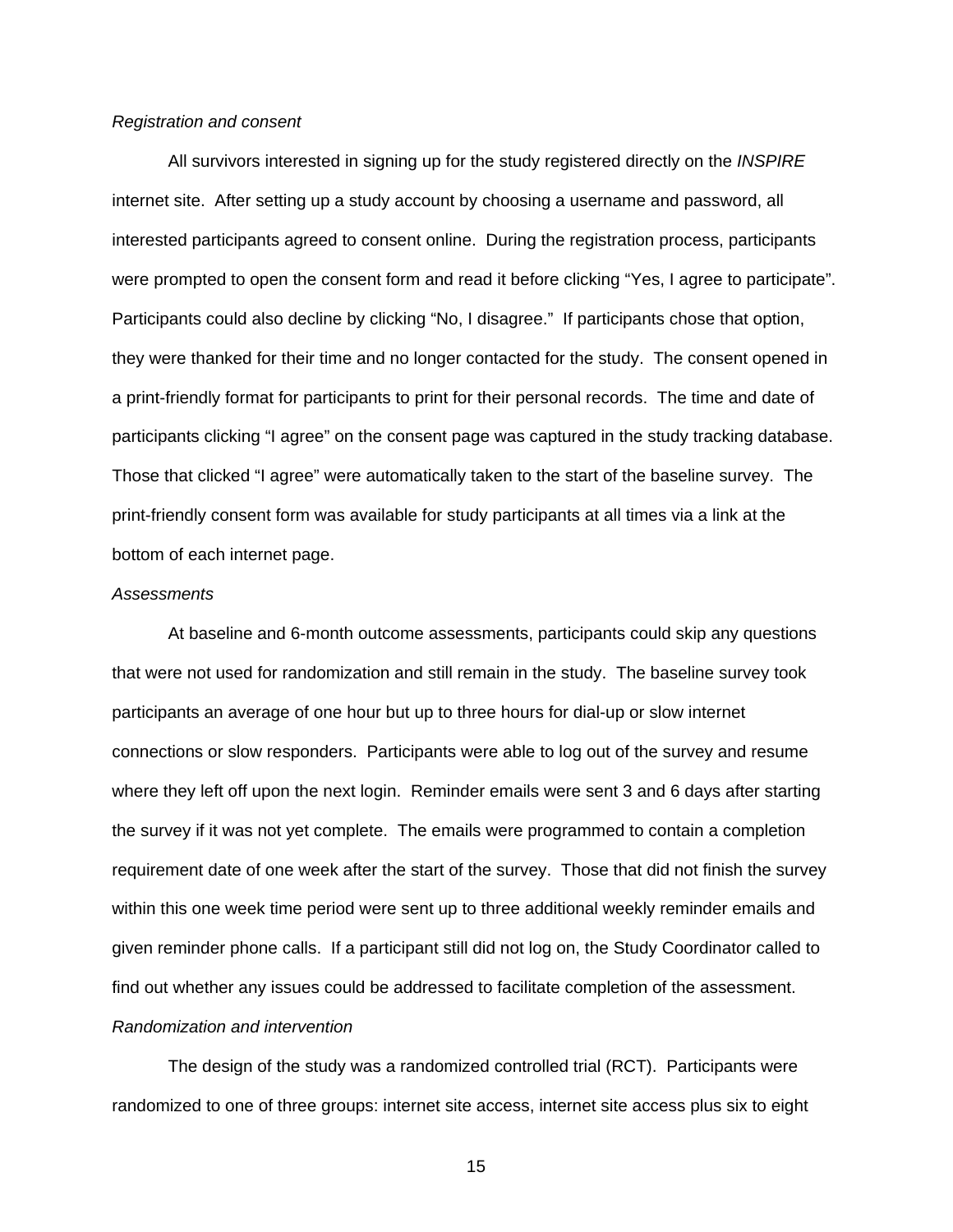phone calls with a psychologist trained in cognitive behavioral therapy and certified in problemsolving treatment, or delayed *INSPIRE* access (control). Once participants completed the baseline assessment, they received an email indicating randomization status within 24 hours. For those in the control group, they could only access the assessment page of the website to complete the baseline and follow-up assessments, but they did not receive other study content or web-based intervention during the 6 months before completing the follow-up assessment. They were notified both with their randomization email and with a 6-month assessment reminder email that they would have access to the full *INSPIRE* site once they finished their 6-month assessment. Those with *INSPIRE* website access were given immediate access to the web content for a period of 6 months, during which reminder "push" emails were sent as described above. Access to the web content was suspended during the 6-month assessment window to encourage participants to complete the assessment and be granted access to the website once again. Before the 6-month assessment window opened, those with website access were given reminders that the assessment was due and access would be terminated until it was completed. Once completed, all groups and arms had access to the *INSPIRE* website for the duration of the study. Since the focus of this paper is on the internet-specific site design and implementation, we will not focus on the phone-based treatment component of this study in the further description and results for this paper.

# **RESULTS**

 Of the 1775 HSCT survivors approached for the study, 1311 were eligible and 755 (58%) enrolled in the study. Characteristics for all survivors approached, according to eligibility and enrollment status are displayed in Table I. Participants ranged in age from 18 to 82 years. Younger survivors were less likely to enroll in the study ( $P = 006$ ) as were non-white racial groups ( $P < .001$ ). In addition, those who were longer term survivors ( $\geq 10$  years after HSCT) were less likely to enroll (*P* <.001).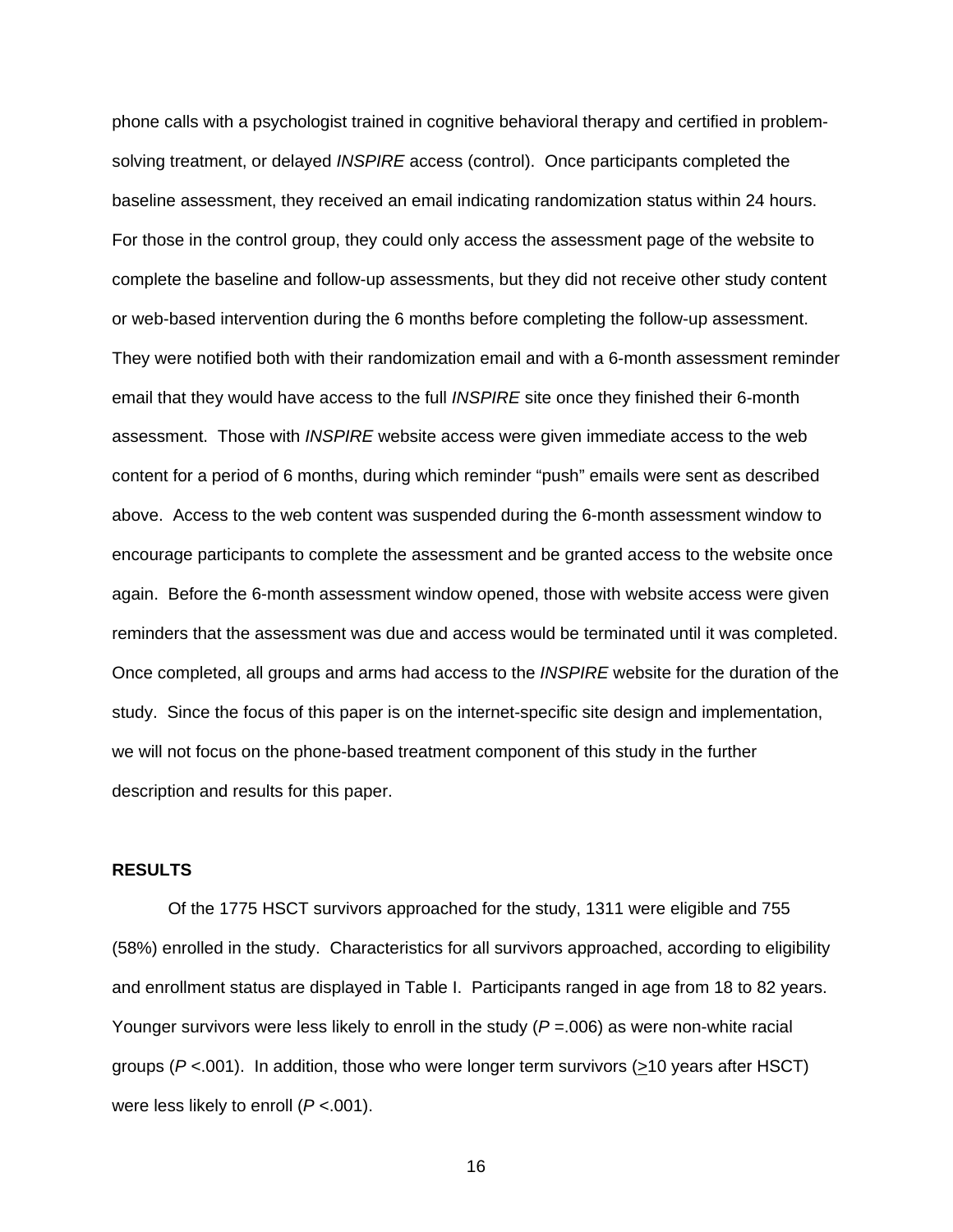Table II displays the characteristics of enrolled patients. The average time from first approach to randomization was 68 days with a wide range from 2 to 379 days. Males were slower to respond and enroll than females (*P* <.001), as were younger adults compared to both middle age and older adults (*P* <.02). While non-white survivors were less likely to enroll in the study, those who did took no longer than white survivors to register for the study and complete their assessments.

 Although all participation in the study could be done online, most participants (57%) required at least one phone call as part of their enrollment in the study. Twenty-nine percent required 2 or more calls, with the number of calls during which the participant was reached ranging from 0 to 7. Over two thousand phone calls were made successfully, but this represents only a fraction of the total number of phone call attempts since many calls did not connect with a survivor. Study staff completed phone contacts with participants 2154 times prior to randomization (Table III). Contacts by email were even more common, with 3247 emails sent to participants prior to their randomization to the study. Among the 2154 phone calls completed, 1685 (78.2%) and most of the emails were to remind potential participants to visit the study internet site and register for the study.

 Few participants initiated calls to the toll free line of the study and these were not tracked for content. Most participants initiated contact through the study email, the 'Contact Us' or 'Comment' links on the *INSPIRE* site (Table IV). Technical support questions accounted for 117 of the193 (60.1%) emails received from study participants. Most of technical problems pertained to login difficulty and forgetting the complex password the participant set up during the baseline assessment period (85.5%). Five participants encountered an internet site timeout while leaving the computer inactive during the process of completing the survey. Despite this timeout, all answers were saved, so logins returned the participants to where they had left off in the survey. All technical issues were fixed within an hour of study staff contact.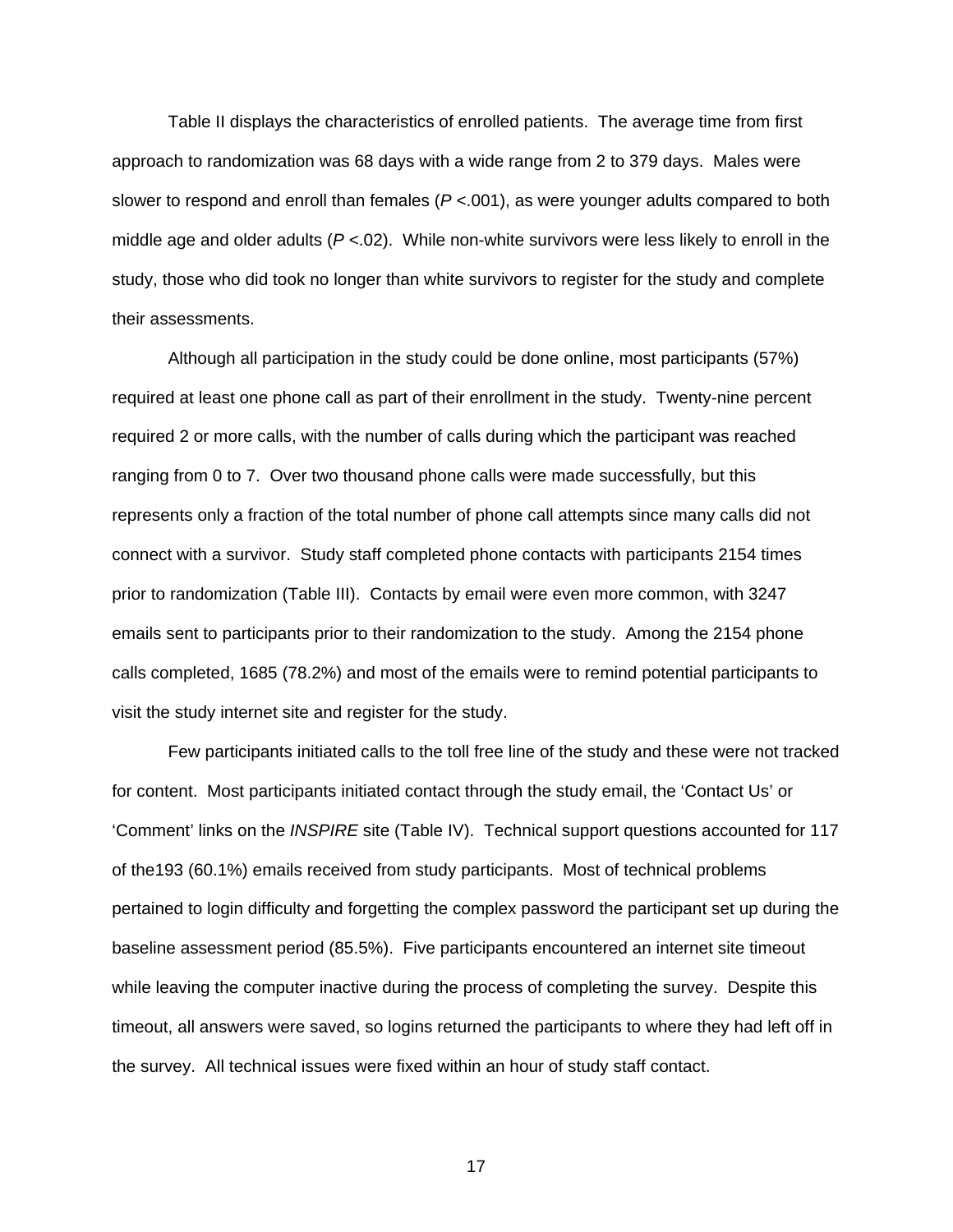Due to differing personal email security settings and a variety of email providers, for some participants, emails went into their "junk" mailbox. This caused some participants to not see the activation code email or reminder emails, which prolonged the time taken to complete the registration and/or baseline survey process. If study staff received no response to these emails, they would call after three emails to ensure the participant had received them.

# **DISCUSSION**

This description of the development and implementation of an online survivorship care study for long-term HSCT survivors demonstrates the components needed and potential for internet-based programs for survivors. The *INSPIRE* study demonstrated that study design, content writing, programming, security and implementation of the intervention could all be accomplished successfully with contributions from diverse disciplines and strong internet technology collaborations. With extensive preliminary work, implementation was smooth and a large number of participants were enrolled within a relatively short time frame (18 months).

This study had a higher rate of enrollment (58%) compared to many health targeted internet clinical trials previously reported [35-39]. However, to reach these high enrollment completion rates, extensive effort was required for up to a year to enroll all participants who expressed interest but did not get through the consenting and baseline assessment process despite indicating interest and intent to do so. The large number of emails and phone calls that were necessary to engage and remind potential study subjects highlights the need to plan adequately for staff to follow up with participants to achieve optimal enrollment rates. In this study, 57% of participants required at least one contact, and nearly a third required multiple contacts. Although 60% of contacts initiated by survivors were related to technical issues such as forgetting passwords, most contacts initiated by the study staff were not related to technical issues, but instead were required to encourage enrollment and assessment completion. Unfortunately, despite the attractiveness of email alone as a method of participant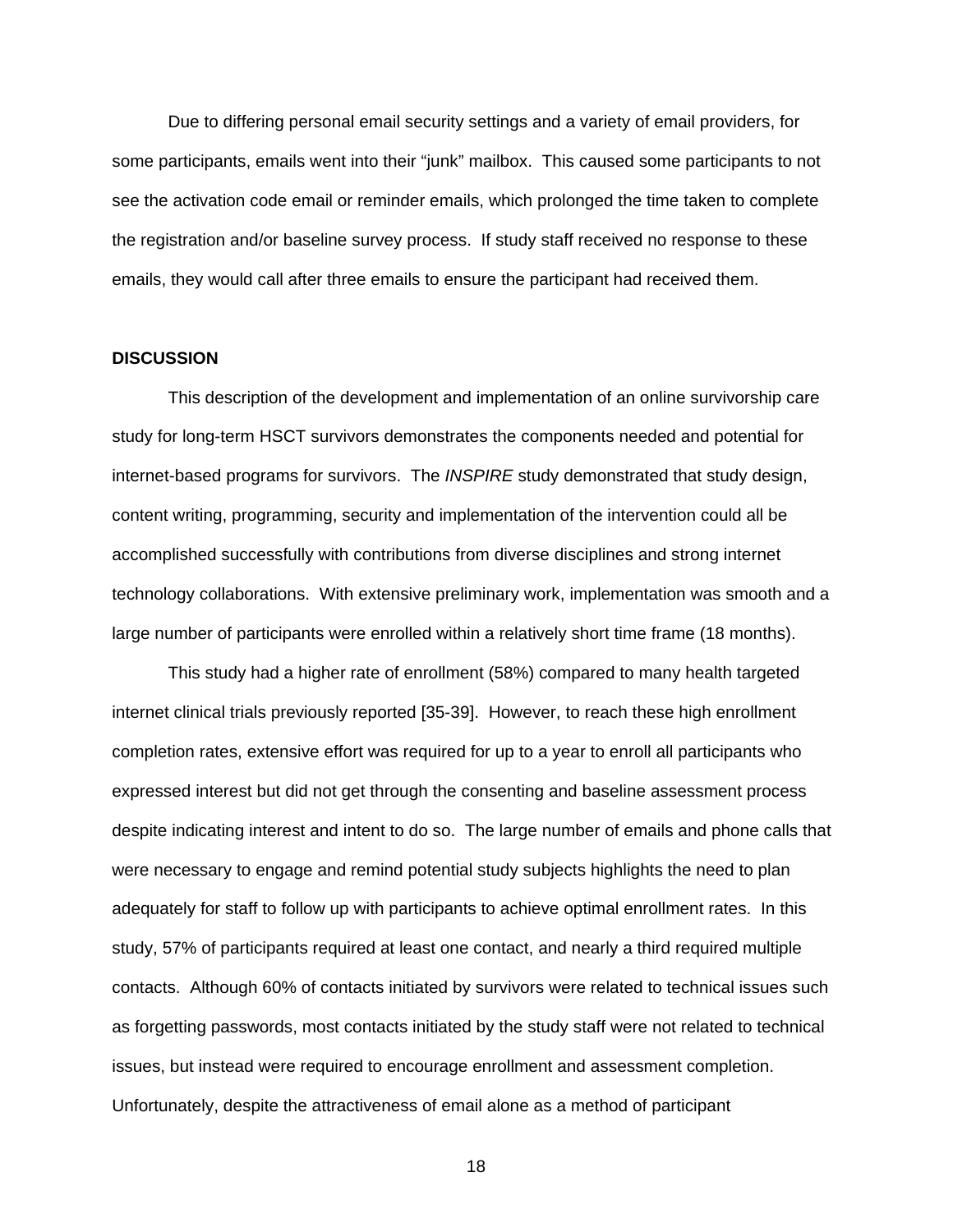communication due to its relative speed and efficiency over phone calls, we found that phone calls were also required to encourage enrollment and completion of assessments.

Once designed and thoroughly tested, technical issues were relatively infrequent. However, rapid response to emails requesting assistance required dedicated study staff to work through any technical issues with study participants as well as to communicate with internet technology specialists to fix any issues.

This study has both strengths and limitations. In strengths, all survivors were screened for eligibility and approached who were between 3 and 18 years after an HSCT at the single transplant center participating in the study. Enrollment rates were high, reflecting persistent, concerted efforts to enroll as many survivors as possible. Limitations of the study included enrollment by survivors from only a single transplant center, with one of the most robust long term follow up programs worldwide. Survivors from this transplant center have access to a long-term follow-up program for the rest of their lives, although no psycho-educational efforts directly target distress, depression or fatigue and no internet-based materials are offered. However, survivors are sent annual guidelines for health care surveillance. It is possible, given the ongoing resources available to the cohort enrolled in this study, that needs could be greater and enrollment rates could differ at sites that maintain less regular contact with their survivors. As in all internet based interventions, participation was limited to those who have internet access. Further, the *INSPIRE* study was offered in English only, which excluded non-English speaking survivors.

 The *INSPIRE* study demonstrated the potential for providing internet-based survivorship care to long-term survivors of HSCT, and may be scalable to survivors of other cancer treatments. Although creating a survivorship internet site requires a team with diverse expertise to build, and a technical and clinical research team to maintain ongoing problem-solving for both technical and clinical questions, the study can be implemented rapidly with a large number of survivors, with a broad geographic reach. Security for personal health information during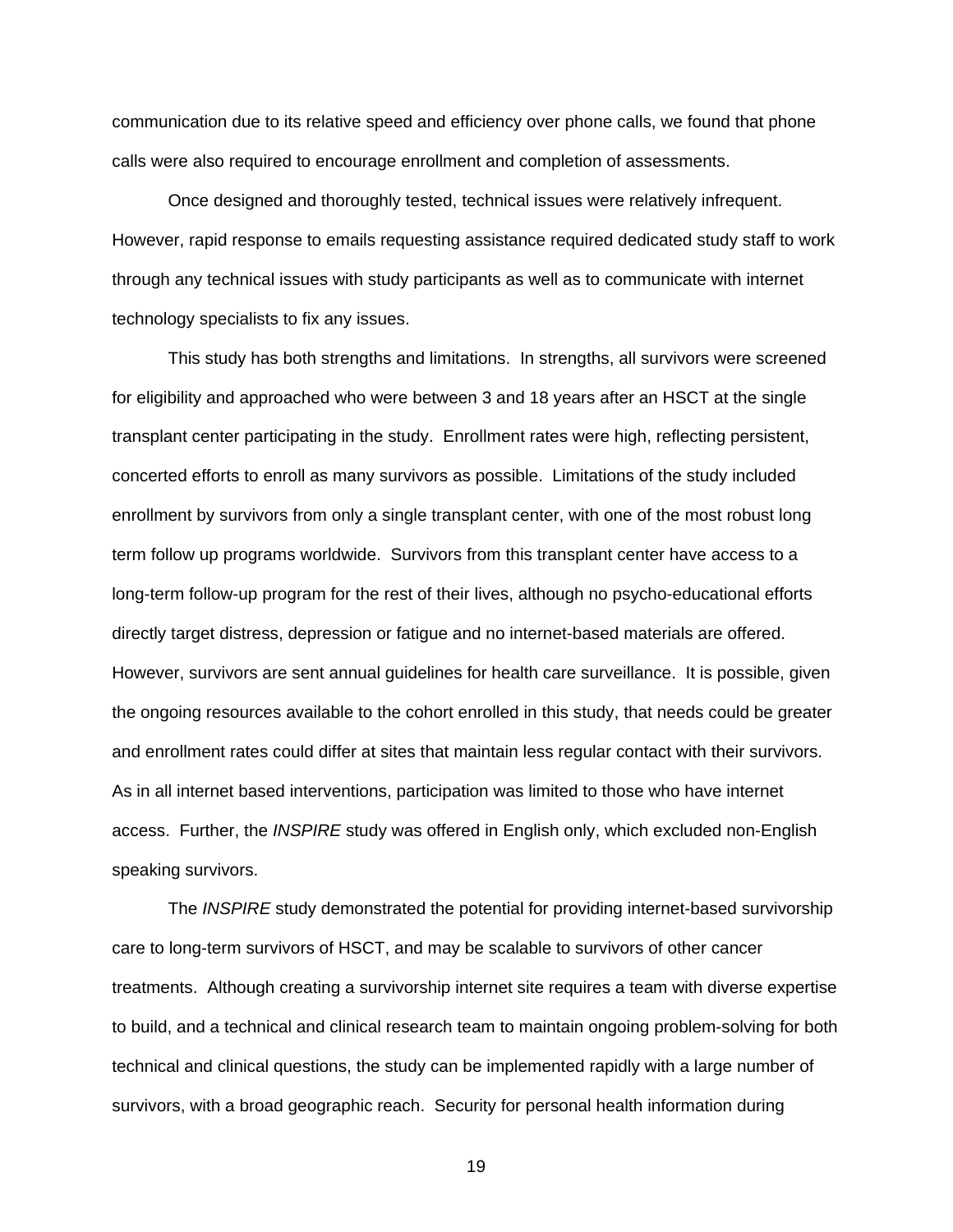assessments can be balanced with the provision of ready, unrestricted access to the internet site content. The *INSPIRE* project used similar techniques as other behavior change websites to engage participants and keep the website interesting and fresh, including tailoring, push emails, updated 'News You Can Use' and 'Our Space' comments' [35-41]. Our procedures for the development of the website were similar to those used by Mayer and colleagues [62]. However that group conducted a needs assessment with parents of HSCT patients to develop content. The next research with the *INSPIRE* site will include usability testing with survivors. The feedback from participants provided throughout the current study, also will be an invaluable asset to the further development of the *INSPIRE* website.

The *INSPIRE* website is now being tested in a dissemination project for a nationwide access through transplant survivor websites. We also plan an effectiveness clinical trial in which access is coordinated by specific transplant centers, with content specific to the transplant center resources for their survivors, and with enhanced tailoring, video features and social networking. A strength of using the internet as an information based communication modality in this population is that content can be easily updated as new evidence and recommendations become available. While internet-based services will not meet all the needs of cancer survivors, this methodology represents an important tool for augmenting onsite clinical services as a method for meeting educational and resource needs of cancer survivors.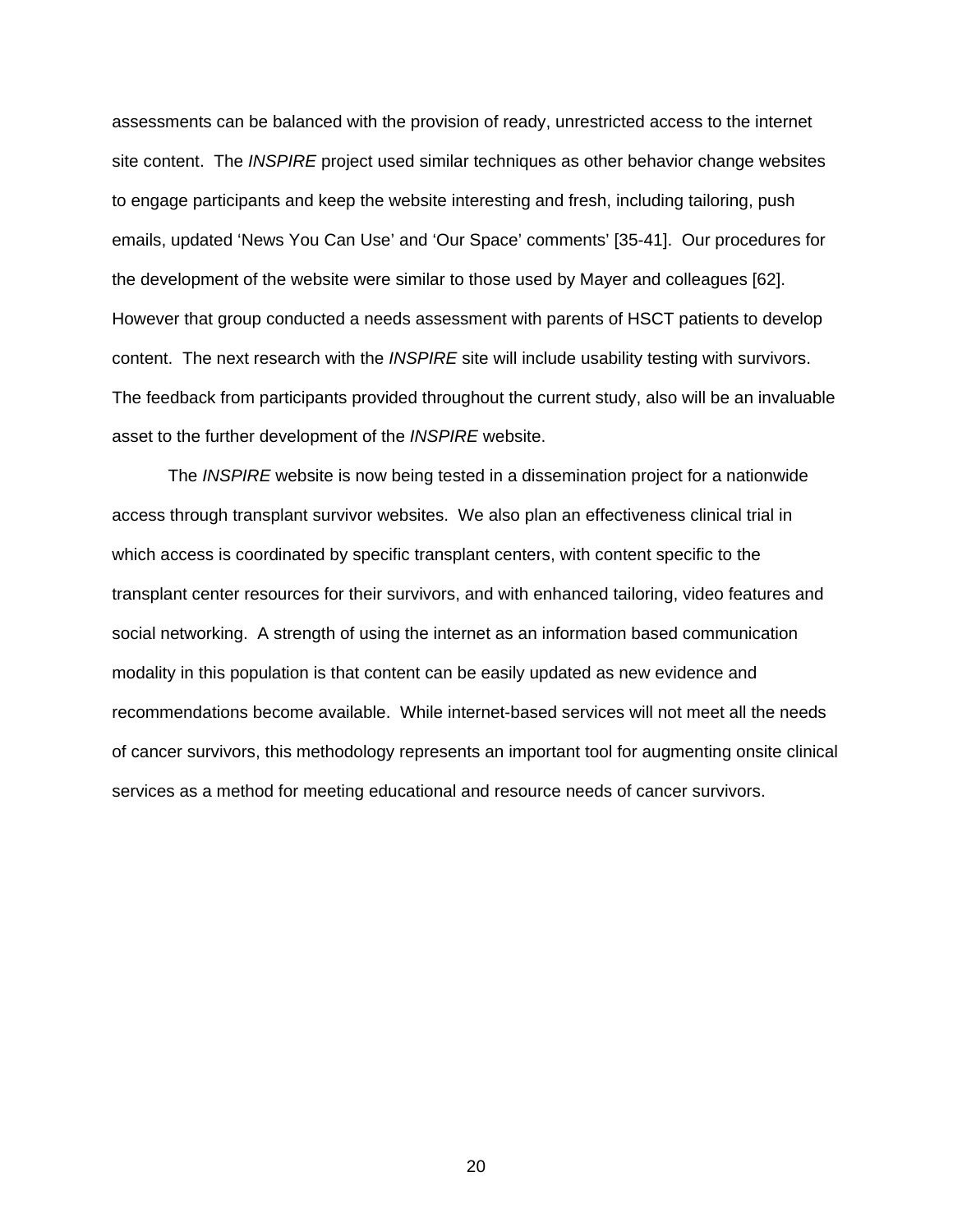# **Acknowledgements**

We are grateful to the survivors who gave their time and energy to participate in this study. We thank Drs. Stephanie Lee and Paul Martin for their medical expertise and review of the *INSPIRE* site. We thank those who gave extensively of their time to make this project successful: Chin Boo for programming of the assessments, linking with the internet site and continuous monitoring and problem-solving of the internet site; Prathima Parvathaneni for programming, maintenance and support of the patient portal; Suna Gurol for internet site design and development, Ric Johnston for programming and site development oversight and problemsolving; Kerry McMillen, RD CD, for her nutrition content contributions, Lisa Donahue for internet site design; Linda Owen for internet writing; Sandy Lee for development of the internet site administration; and Nigel Bush for expertise in internet interventions. We also thank Eun-Ju Lee for her administration of the project and Katie Ahlgren for her assistance with the manuscript. We offer a special thank you to the survivors of HSCT who made this study possible. Funding for this research was provided by grant CA112631 from the National Cancer Institute.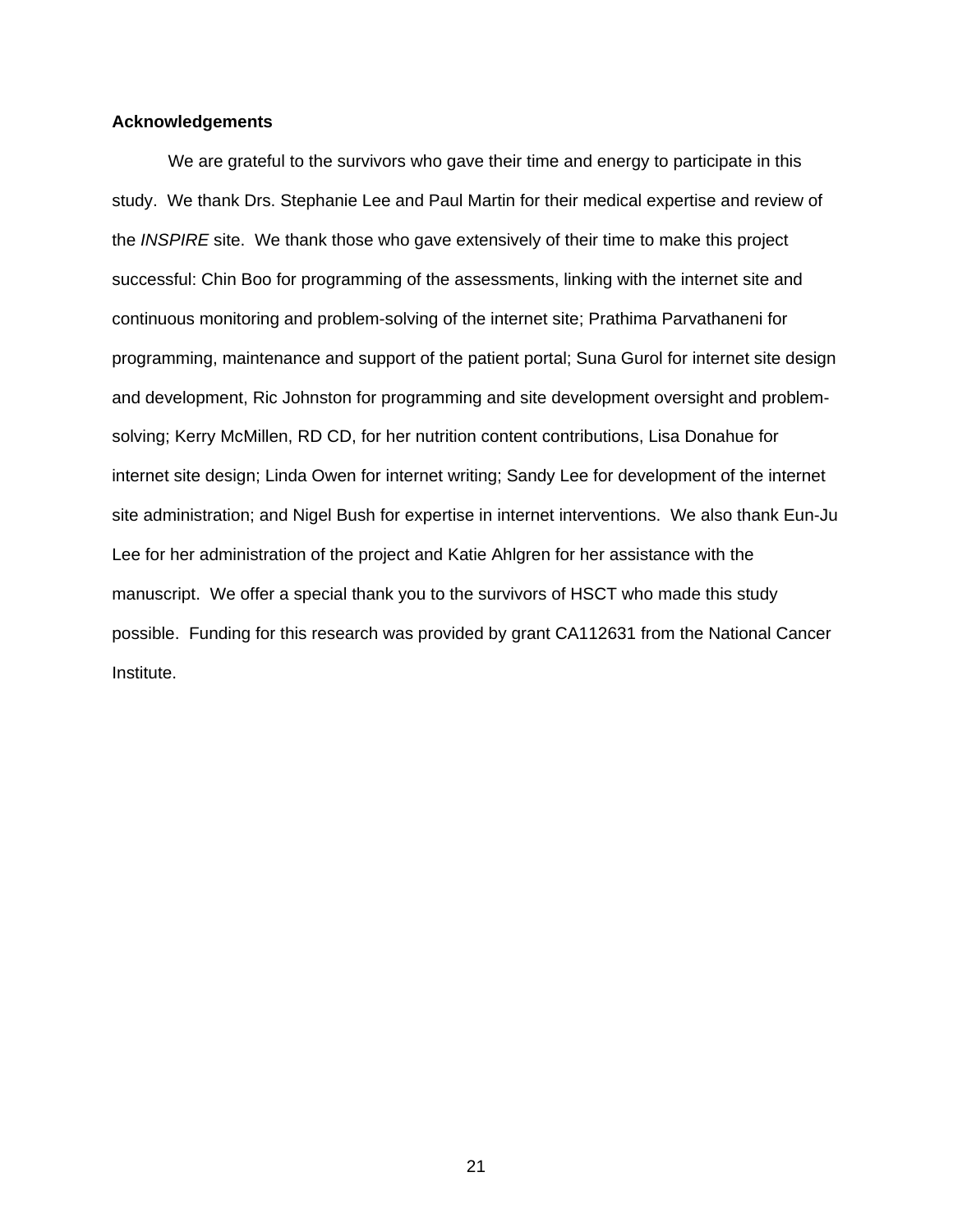# **Reference List**

- 1. Committee on Cancer Survivorship: Improving Care and Quality of Life. From Cancer Patient to Cancer Survivor: Lost in Transition. Washington, D.C.: National Academies Press; 2005.
- 2. Chow EJ, Mueller BA , Baker KS, Cushing-Haugen KL, Flowers MED, Martin PJ. Cardiovascular hospitalizations and mortality among recipients of hematopoietic stem cell transplantation. Annals of Internal Medicine. In press.
- 3. Hewitt M, Rowland JH, Yancik R. Cancer survivors in the United States: age, health, and disability. Journals of Gerontology Series A-Biological Sciences & Medical Sciences. 2003; 58:82-91.
- 4. Baker KS, Ness KK, Steinberger J, Carter A, Francisco L, Burns LJ, et al. Diabetes, hypertension, and cardiovascular events in survivors of hematopoietic cell transplantation: a report from the bone marrow transplantation survivor study. Blood. 2007;109:1765-1772.
- 5. Yabroff KR, Lawrence WF, Clauser S, Davis WW, Brown ML. Burden of illness in cancer survivors: findings from a population-based national sample. Journal of the National Cancer Institute. 2004;96:1322-1330.
- 6. Stricker CT, Jacobs LA. Physical late effects in adult cancer survivors. Oncology Nurse Edition. 2008;22:33-41.
- 7. Demark-Wahnefried W, Clipp EC, Lipkus IM, Lobach D, Snyder DC, Sloane R, et al. Main outcomes of the FRESH START trial: a sequentially tailored, diet and exercise mailed print intervention among breast and prostate cancer survivors. J Clin Oncol. 2007;25:2709- 2718.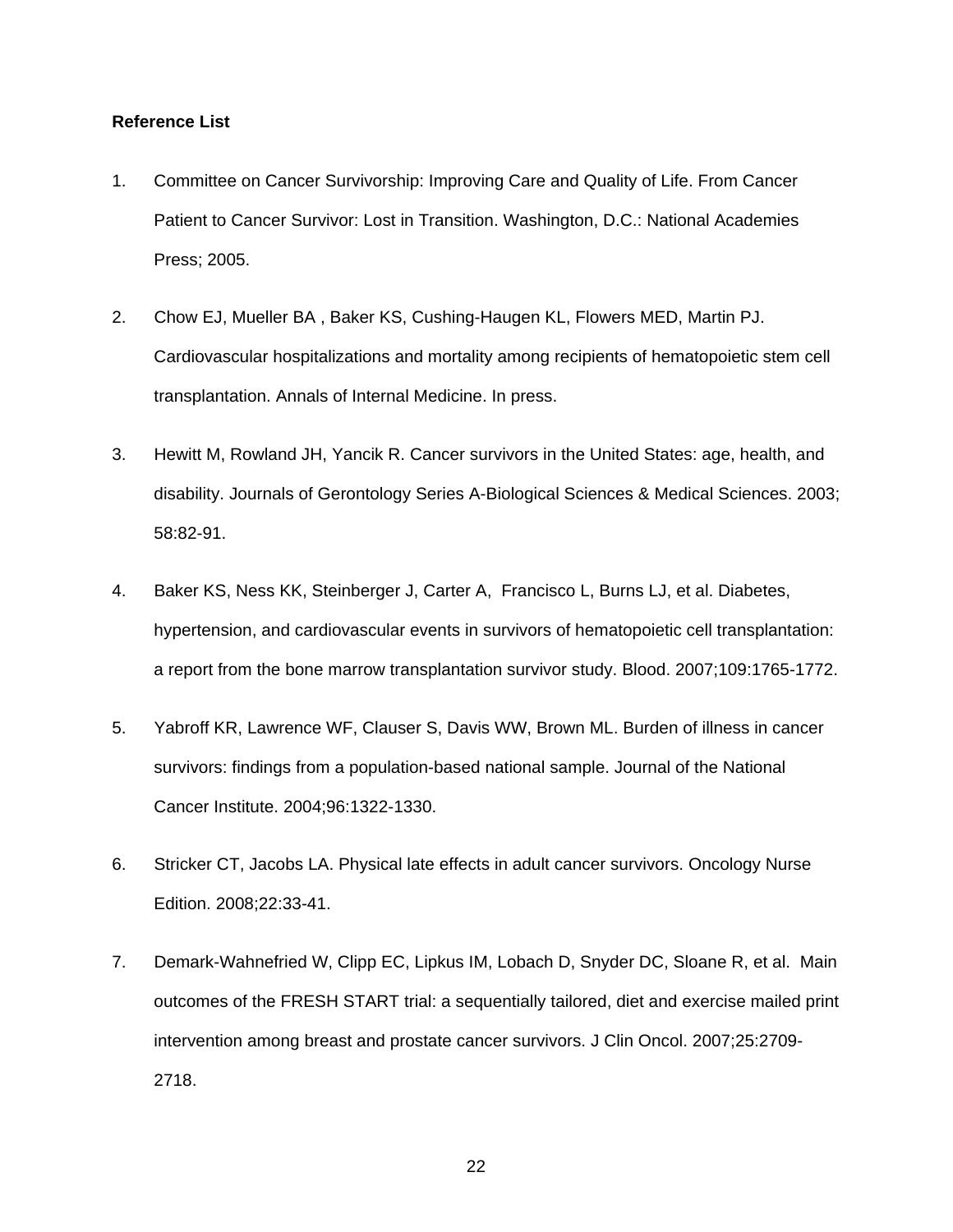- 8. Oeffinger KC, Mertens AC, Sklar CA, Kawashima T, Hudson MM, Meadows AT, et al. Chronic health conditions in adult survivors of childhood cancer. NEJM. 2006;355:1572- 1582.
- 9. Martin PJ, Counts GW, Appelbaum FR, Lee SJ, Sanders JE, Deeg HJ, et al. Life expectancy in patients surviving more than 5 years after hematopoietic cell transplantation. J Clin Oncol. 2010;28:1011-1016.
- 10. Rizzo JD, Wingard JR, Tichelli A, Lee SJ, van Lint MT, Burns LJ, et al. Recommended screening and preventive practices for long-term survivors after hematopoietic cell transplantation: joint recommendations of the European Group for Blood and Marrow Transplantation, the Center for International Blood and Marrow Transplant Research, and the American Society of Blood and Marrow Transplantation. Biology of Blood & Marrow Transplantation. 2006;12:138-151 .
- 11. Lowe T, Bhatia S, Somlo G. Second malignancies after allogeneic hematopoietic cell transplantation. Biology of Blood & Marrow Transplantation. 2007;13:1121-1134.
- 12. Tichelli A, Bucher C, Rovo A, Stussi G, Stern M, Paulussen M, et al. Premature cardiovascular disease after allogeneic hematopoietic stem-cell transplantation. Blood. 2007;110:3463-3471.
- 13. Syrjala KL, Langer SL, Abrams JR, Storer B, Sanders JE, Flowers MED, et al. Recovery and long-term function after hematopoietic cell transplantation for leukemia or lymphoma. JAMA. 2004;291:2335-2343.
- 14. Syrjala KL, Langer SL, Abrams JR, Storer BE, Martin PJ. Late effects of hematopoietic cell transplantation among 10-year adult survivors compared with case-matched controls. J Clin Oncol. 2005;23:6596-6606.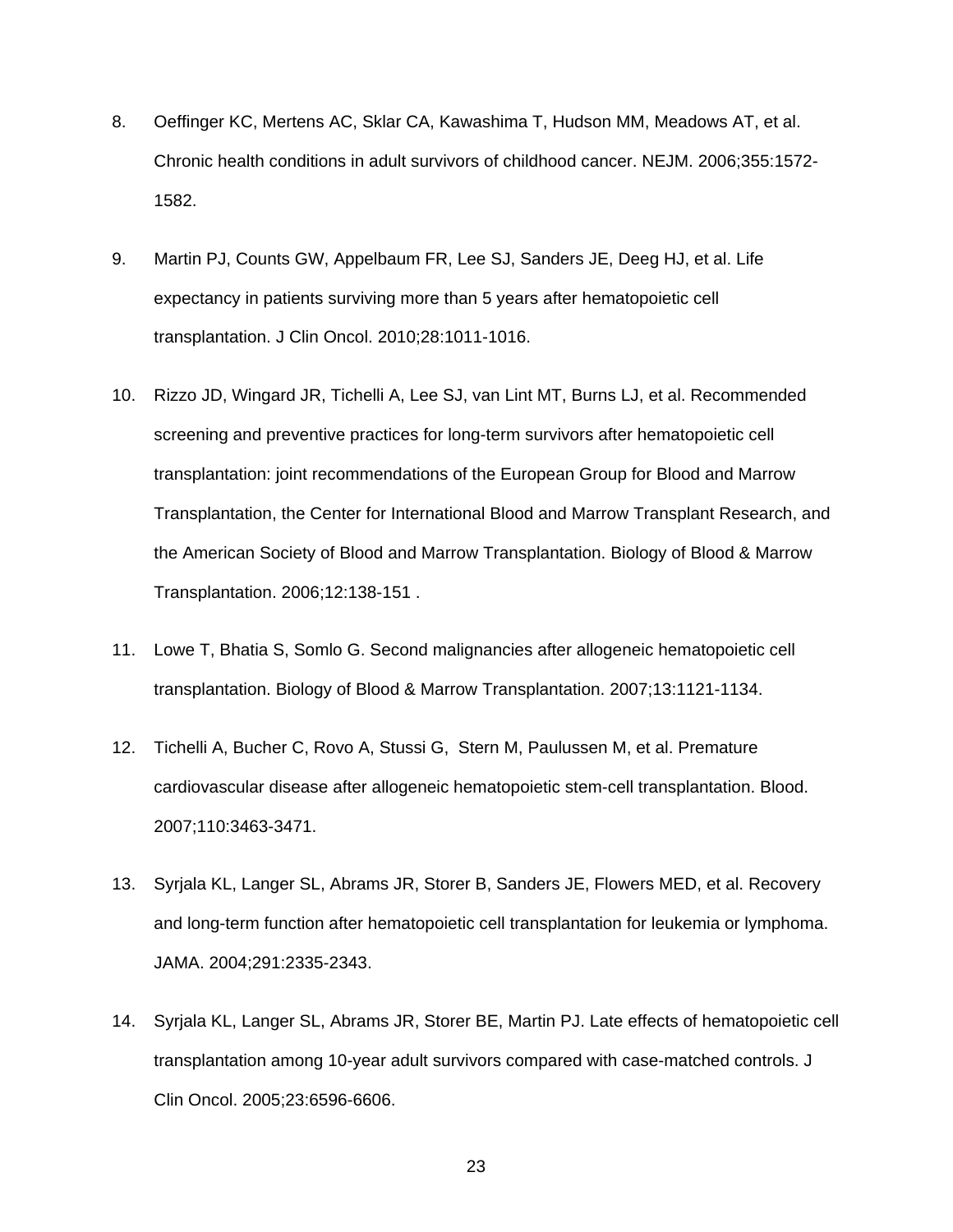- 15. Andrykowski MA, Bishop MM, Hahn EA, Cella DF, Beaumont JL, Brady MJ, et al. Longterm health-related quality of life, growth, and spiritual well-being after hematopoietic stemcell transplantation. J Clin Oncol. 2005;23:599-608.
- 16. Hjermstad MJ, Knobel H, Brinch L, Fayers PM, Loge JH, Holte H, et al. A prospective study of health-related quality of life, fatigue, anxiety and depression 3-5 years after stem cell transplantation. Bone Marrow Transplant. 2004;34:257-266.
- 17. Baker KS, Gurney JG, Ness KK, Bhatia R, Forman SJ, Francisco L, et al. Late effects in survivors of chronic myeloid leukemia treated with hematopoietic cell transplantation: results from the Bone Marrow Transplant Survivor Study. Blood. 2004;104:1898-1906.
- 18. Rovo A, Daikeler T , Stern M, Halter J, Studt JD, Buser A, et al. Physical and not mental health is impaired in very long-term survivors after HSCT compared with their respective donors: a paired analysis. Blood. 2008;111:1740-1741.
- 19. Majhail NS, Ness KK, Burns LJ, Sun CL, Carter A, Francisco L, et al. Late effects in survivors of Hodgkin and non-Hodgkin lymphoma treated with autologous hematopoietic cell transplantation: a report from the bone marrow transplant survivor study. Biology of Blood & Marrow Transplantation. 2007;13:1153-1159.
- 20. Ness KK, Wall MM, Oakes JM, Robison LL, Gurney JG. Physical performance limitations and participation restrictions among cancer survivors: a population-based study. Annals of Epidemiology. 2006;16:197-205.
- 21. Sweeney C, Schmitz KH, Lazovich D, Virnig BA, Wallace RB, Folsom AR. Functional limitations in elderly female cancer survivors. Journal of the National Cancer Institute. 2006;98:521-529.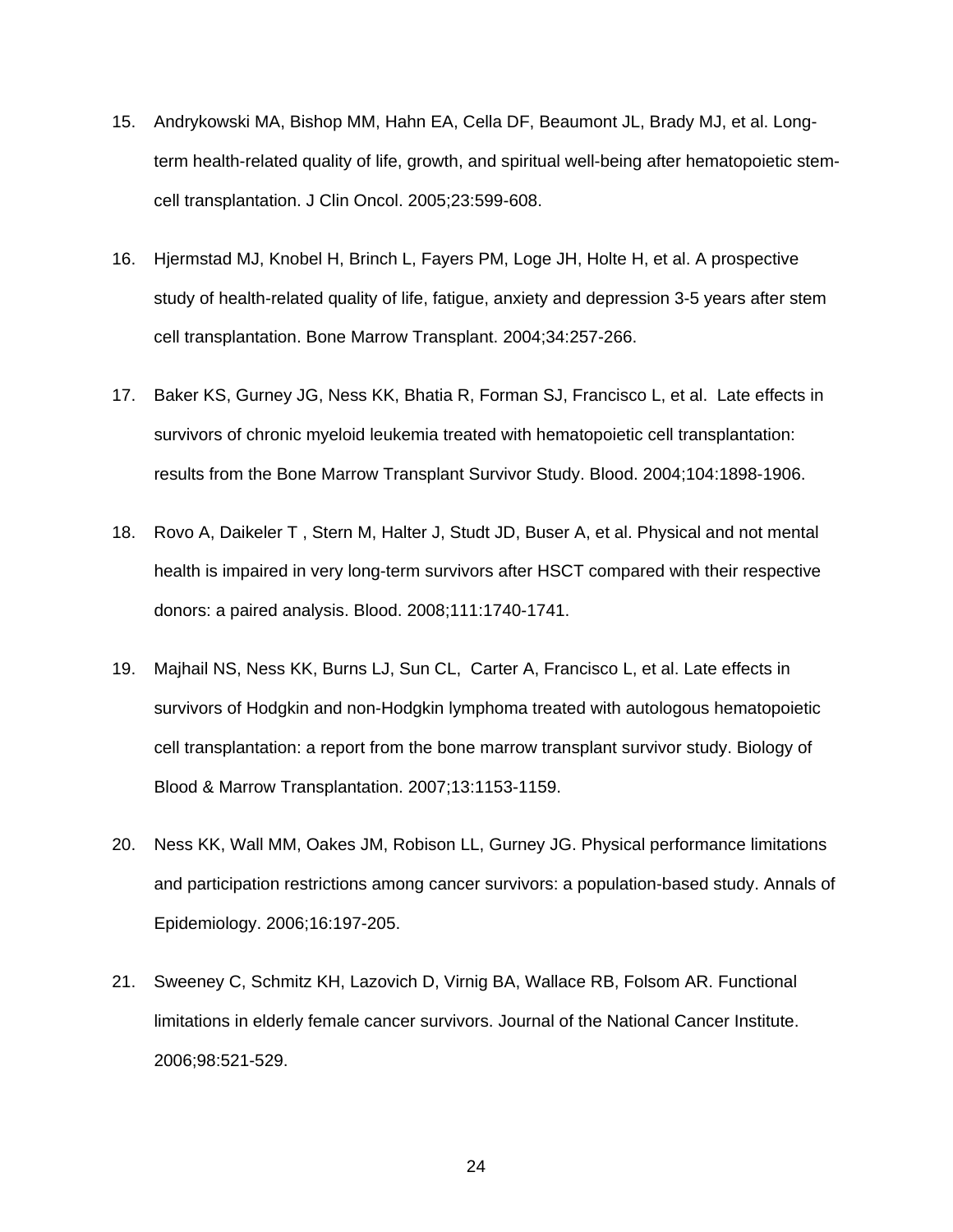- 22. Keating NL, Nørredam M, Landrum MB, Huskamp HA, Meara E. Physical and mental health status of older long-term cancer survivors. Journal of the American Geriatrics Society. 2005;53:2145-2152.
- 23. Robison LL, Green DM, Hudson M, Meadows AT, Mertens AC, Packer RJ, et al. Longterm outcomes of adult survivors of childhood cancer. Cancer. 2005;104:2557-2564.
- 24. Hudson MM, Mertens AC, Yasui Y, Hobbie W, Chen H, Gurney JG, et al. Health status of adult long-term survivors of childhood cancer: a report from the Childhood Cancer Survivor Study. JAMA. 2003;290:1583-1592.
- 25. Ness KK, Mertens AC, Hudson MM, Wall MM, Leisenring WM, Oeffinger KC, et al. Limitations on physical performance and daily activities among long-term survivors of childhood cancer. Annals of Internal Medicine. 2005;143:639-647.
- 26. Bhatia S, Robison LL, Francisco L, Carter A, Liu Y, Grant M, et al. Late mortality in survivors of autologous hematopoietic-cell transplantation: report from the Bone Marrow Transplant Survivor Study. Blood. 2005;105:4215-4222.
- 27. Bhatia S, Francisco L, Carter A, Sun CL, Baker KS, Gurney JG, et al. Late mortality after allogeneic hematopoietic cell transplantation and functional status of long-term survivors: report from the Bone Marrow Transplant Survivor Study. Blood. 2007;110:3784-3792.
- 28. Bradley L, Yaworsky PJ, Walsh FS. Myostatin as a therapeutic target for musculoskeletal disease. Cellular & Molecular Life Sciences. 2008;65:2119-2124.
- 29. Khera N, Chow EJ, Leisenring WM, Syrjala K.L., Baker KS, Flowers MED, et al. Factors Associated with adherence to preventive care practices among hematopoietic cell transplantation survivors. Biology of Blood & Marrow Transplantation. In press.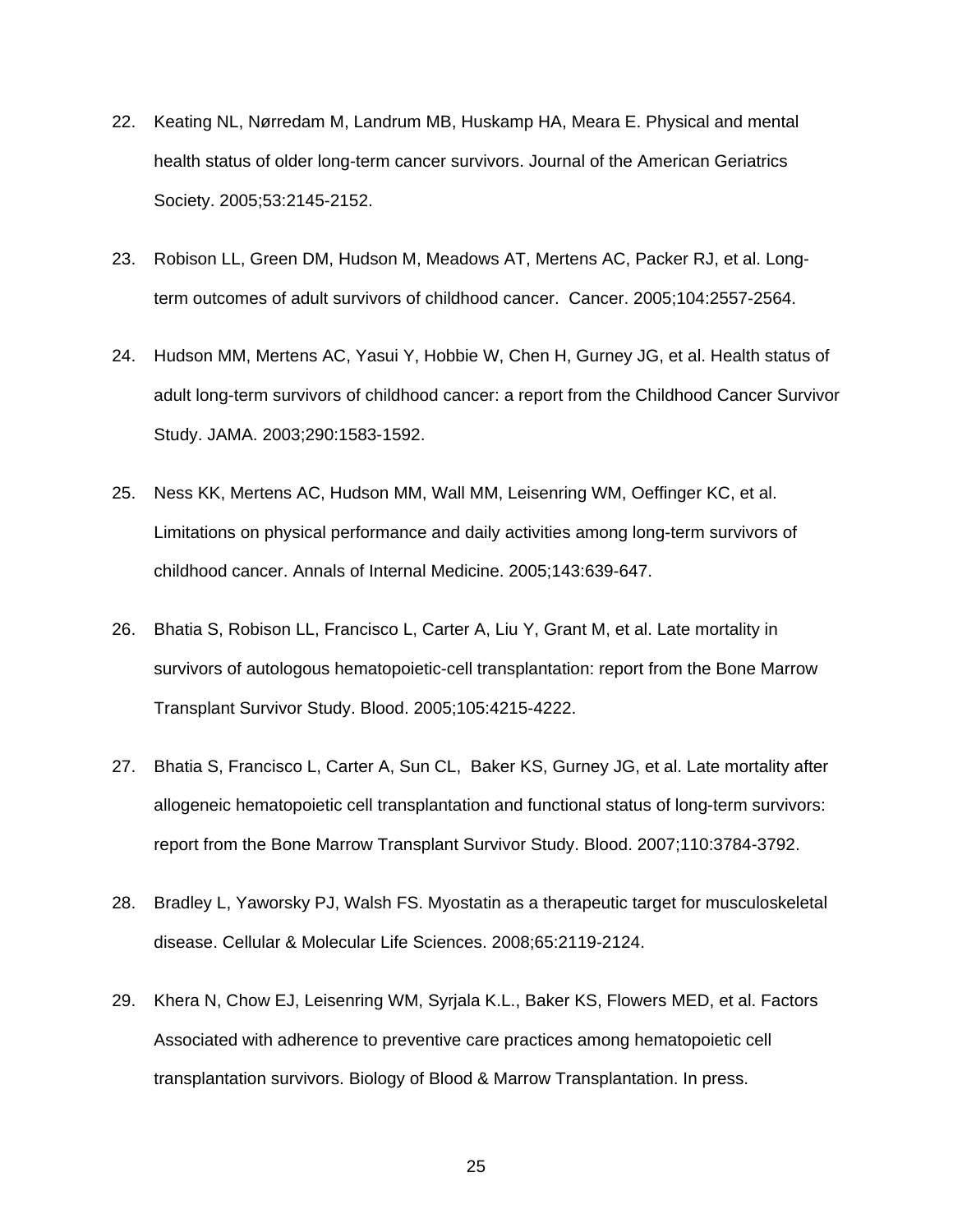- 30. Bishop MM, Lee SJ, Beaumont JL, Andrykowski MA, Rizzo JD, Sobocinski KA, et al. The preventive health behaviors of long-term survivors of cancer and hematopoietic stem cell transplantation compared with matched controls. Biology of Blood & Marrow Transplantation. 2010;16:207-214.
- 31. Lee SJ, Leisenring WM, Khera N, et al. Utilization of preventive care services by hematopoietic cell transplant survivors [abstract]. Biology of Blood & Marrow Transplantation. 2010;16:S226.
- 32. Nissen MJ, Beran MS, Lee MW, Mehta SR, Pine DA, Swenson KK. Views of primary care providers on follow-up care of cancer patients. Family Medicine. 2007;39:477 -482.
- 33. Murray E, Burns J, See TS, Lai R, Nazareth I. Interactive Health Communication Applications for people with chronic disease. Cochrane Database of Systematic Reviews. 2005;CD004274.
- 34. Eysenbach G, Kummervold PE. "Is Cybermedicine Killing You?"--The story of a Cochrane disaster. Journal of Medical Internet Research. 2005;7:e21.
- 35. Buis LR, Janney AW , Hess ML, Culver SA, Richardson CR. Barriers encountered during enrollment in an internet-mediated randomized controlled trial. Trials. 2009;10:76.
- 36. Owen JE, Klapow JC , Roth DL, Shuster JL, Jr., Bellis J, Meredith R, et al. Randomized pilot of a self-guided internet coping group for women with early-stage breast cancer. Annals of Behavioral Medicine. 2005;30:54-64.
- 37. Oenema A, Brug J, Dijkstra A, de W, I, De Vries H. Efficacy and use of an internetdelivered computer-tailored lifestyle intervention, targeting saturated fat intake, physical activity and smoking cessation: a randomized controlled trial. Annals of Behavioral Medicine. 2008;35:125-135.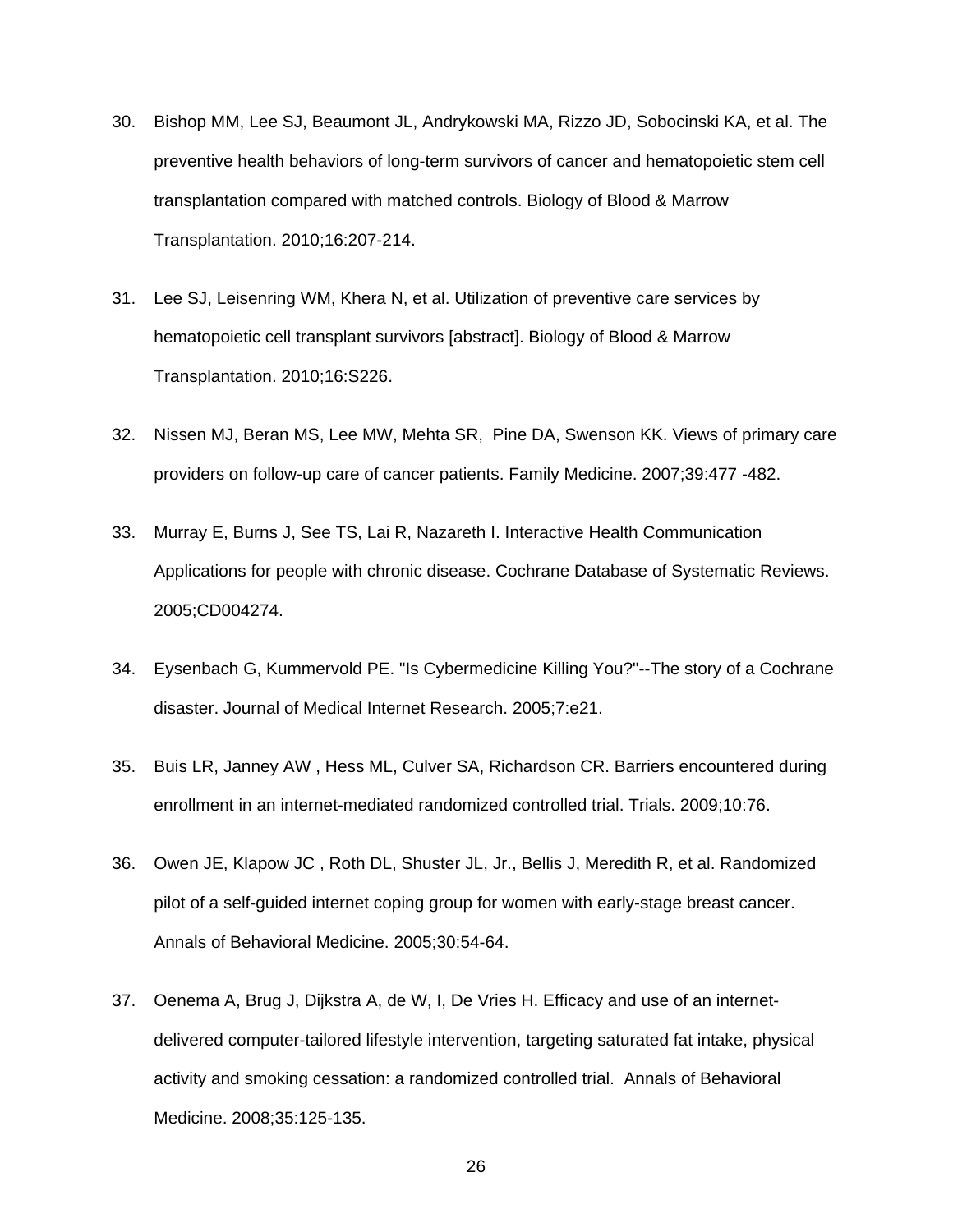- 38. Lorig KR, Ritter PL, Laurent DD, Plant K. Internet-based chronic disease selfmanagement: a randomized trial.[Erratum appears in Med Care. 2007 Mar;45(3):276]. Medical Care. 2006;44:964-971.
- 39. Van 't RJ, Crutzen R, De Vries H. Investigating predictors of visiting, using, and revisiting an online health-communication program: a longitudinal study. Journal of Medical Internet Research. 2010;12:e37.
- 40. Bennett GG, Glasgow RE. The delivery of public health interventions via the Internet: actualizing their potential. Annual Review of Public Health. 2009;30:273-292.
- 41. Ahern NR. Using the Internet to conduct research. Nurse Researcher. 2005;13:55-70.
- 42. Hanscom B, Lurie JD, Homa K, Weinstein JN. Computerized questionnaires and the quality of survey data. Spine. 2002;27:1797-1801.
- 43. Syrjala KL, Yi JC, Artherholt SB, Stover AC, Abrams JA. Measuring musculoskeletal symptoms in long-term cancer survivors who receive hematopoietic cell transplantation . Journal of Cancer Survivorship. 2010;4:225-235.
- 44. Mosher CE, Redd WH , Rini CM, Burkhalter JE, DuHamel KN. Physical, psychological, and social sequelae following hematopoietic stem cell transplantation: a review of the literature. Psycho-Oncology. 2009;18:113-127.
- 45. Mosher CE, DuHamel KN, Rini C, Corner G, Lam J, Redd WH. Quality of life concerns and depression among hematopoietic stem cell transplant survivors. Support Care Cancer. In press.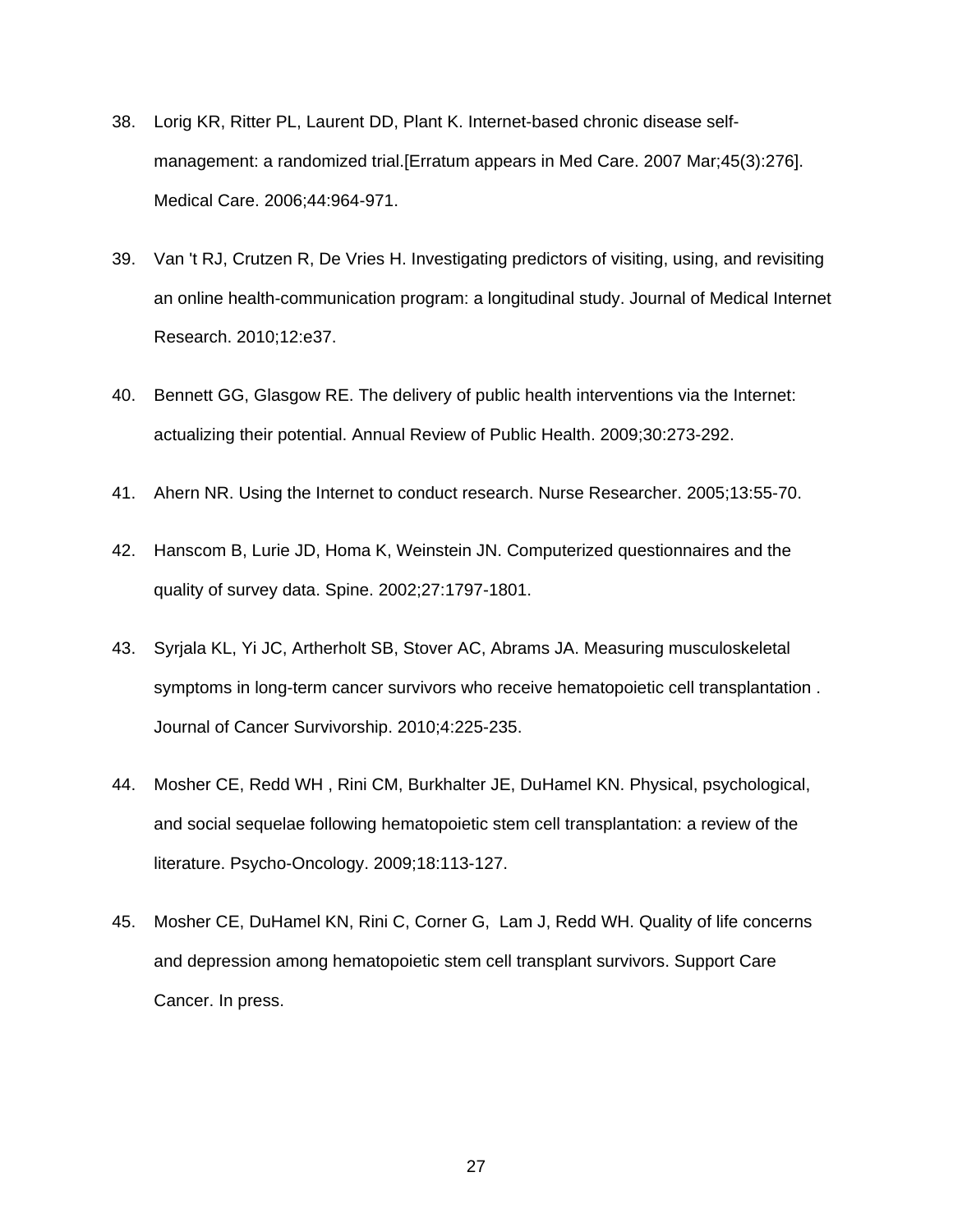- 46. Syrjala KL, Kurland BF, Artherholt SB, Abrams JR, Langer SL. Five-year longitudinal evaluation of physical and psychological function in hematopoietic cell transplantation (HCT) survivors. Psycho-Oncology. 2010;19:S2.
- 47. Loberiza FR, Jr., Rizzo JD, Bredeson CN, Antin JH, Horowitz MM, Weeks JC, et al. Association of depressive syndrome and early deaths among patients after stem-cell transplantation for malignant diseases. J Clin Oncol. 2002;20:2118-2126.
- 48. Rusiewicz A, DuHamel KN, Burkhalter J, Ostroff J, Winkel G, Scigliano E, et al. Psychological distress in long-term survivors of hematopoietic stem cell transplantation. Psycho-Oncology. 2008;17:329-337.
- 49. DuHamel KN, Mosher CE, Winkel G, Labay LE, Rini C, Meschian YM, et al. Randomized clinical trial of telephone-administered cognitive-behavioral therapy to reduce PTSD and distress symptoms after hematopoietic stem cell transplantation. Journal of Clincal Oncology. 2010; 28:3754-3761.
- 50. McQuellon RP, Russell GB, Rambo TD, Craven BL, Radford J, Perry JJ, et al. Quality of life and psychological distress of bone marrow transplant recipients: the 'time trajectory' to recovery over the first year. Bone Marrow Transplant. 1998;21:477-486.
- 51. Syrjala KL, Abrams JR, Roth-Roemer SR, Dikmen S, Heiman J, Thomas AM. Efficacy of a Randomized Controlled Trial (RCT) to enhance recovery from Hemaopoietic Stem Cell Transplantation (HSCT) [abstract]. Psycho-Oncology. 2004;13:397.
- 52. Bush NE, Haberman M, Donaldson G, Sullivan KM. Quality of life of 125 adults surviving 6-18 years after bone marrow transplantation. Social Science & Medicine. 1995;40:479- 490.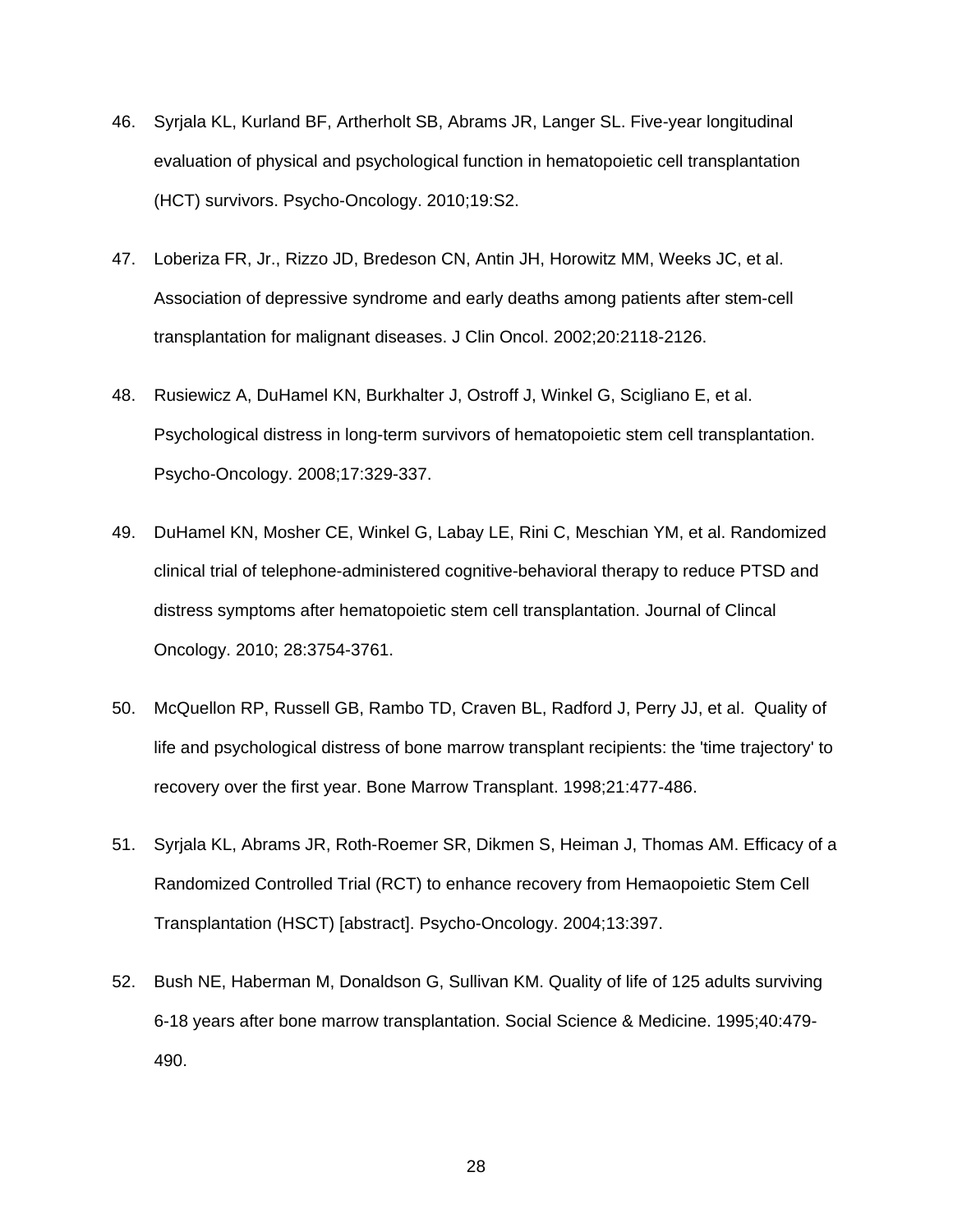- 53. Stein KD, Syrjala KL, Andrykowski MA. Physical and psychological long-term and late effects of cancer. Cancer . 2008;112:2577-2592.
- 54. Devine EC. Meta-analysis of the effect of psychoeducational interventions on pain in adults with cancer. Oncology Nursing Forum Online. 2003;30:75-89.
- 55. Devine EC, Westlake SK. The effects of psychoeducational care provided to adults with cancer: meta-analysis of 116 studies. Oncology Nursing Forum. 1995;22:1369-1381.
- 56. Vallance JK, Courneya KS, Plotnikoff RC, Mackey JR. Analyzing theoretical mechanisms of physical activity behavior change in breast cancer survivors: results from the activity promotion (ACTION) trial. Annals of Behavioral Medicine. 2008;35:150-158.
- 57. Reynolds KD, Buller DB, Yaroch AL, Maloy J, Geno CR, Cutter GR. Effects of program exposure and engagement with tailored prevention communication on sun protection by young adolescents. Journal of Health Communication. 2008;13:619-636.
- 58. Nezu AM, Nezu CM, Perri MG. Problem-Solving Therapy for Depression: Theory, Research, and Clinical Guidelines. New York, NY: Wiley; 1989.
- 59. Oxman TE, Hegel MT , Hull JG, Dietrich AJ. Problem-solving treatment and coping styles in primary care for minor depression. Journal of Consulting & Clinical Psychology. 2008;76:933-943 .
- 60. Leslie E, Marshall AL, Owen N, Bauman A. Engagement and retention of participants in a physical activity website. Preventive Medicine. 2005;40:54-59.
- 61. Joinson AN, Reips U. Personalized salutation, power of sender and response rates to Web-based surveys. Computers in Human Behavior . 2007;23:1372-1383.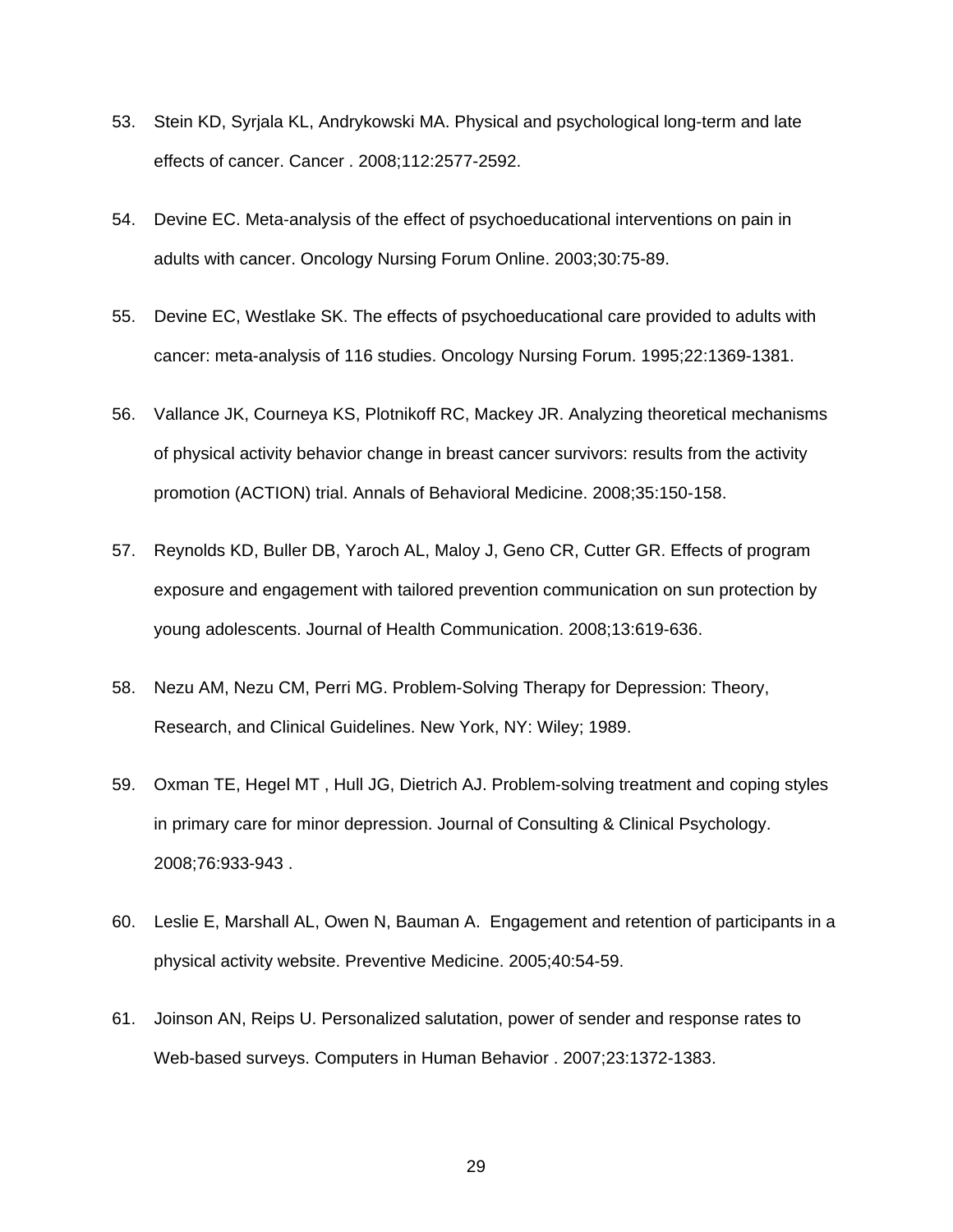62. Mayer DK, Ratichek S, Berhe H, Stewart S, McTavish F, Gustafson D, et al. Development of a health-related website for parents of children receiving hematopoietic stem cell transplant: HSCT-CHESS. Journal of Cancer Survivorship. 2010;4:67-73.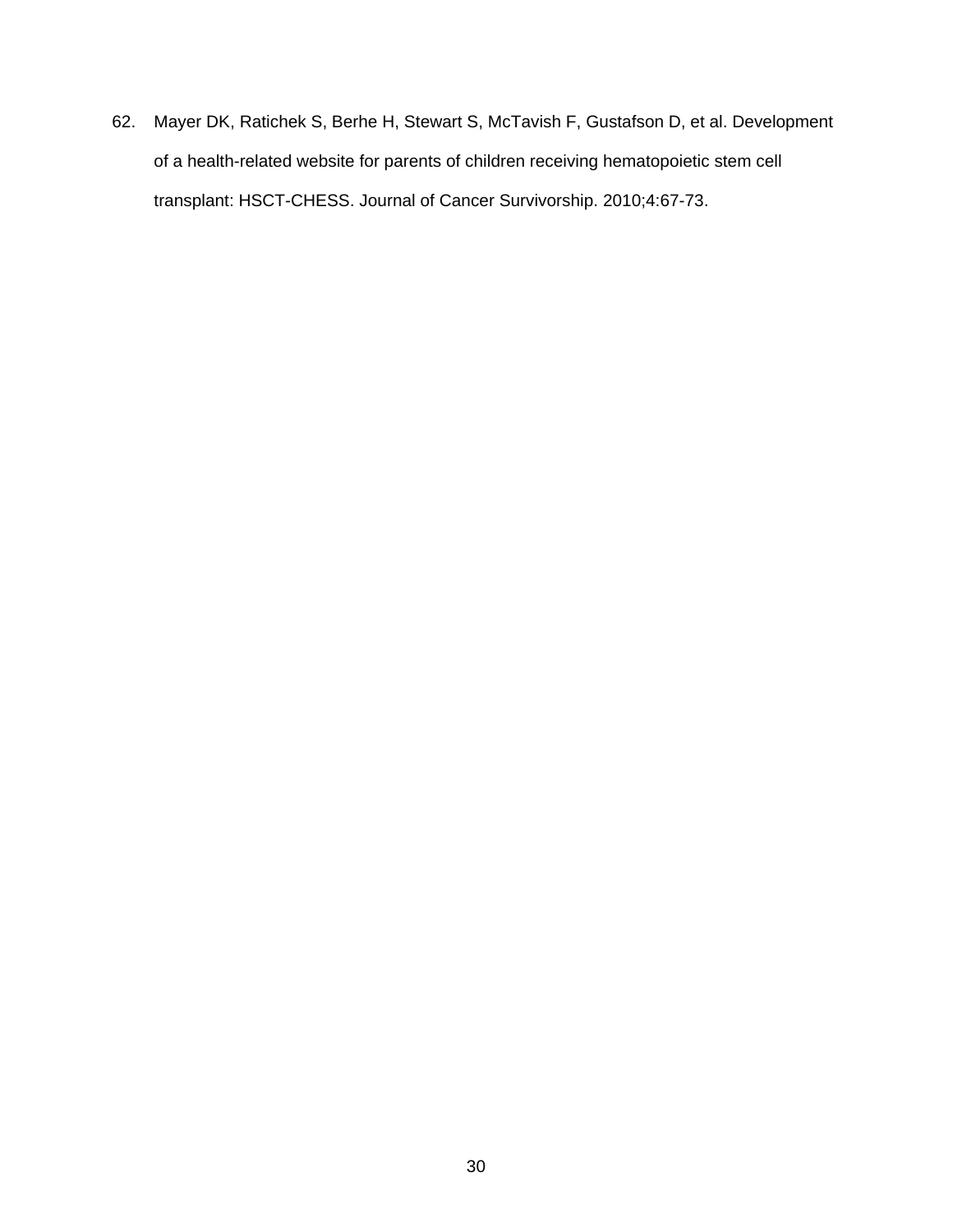| Table I. Characteristics of all survivors approached according to eligibility and enrollment status. |  |
|------------------------------------------------------------------------------------------------------|--|
|------------------------------------------------------------------------------------------------------|--|

|                                              |             | Ineligible       | <b>Eligible</b> | <b>Eligible</b>  |                    |
|----------------------------------------------|-------------|------------------|-----------------|------------------|--------------------|
|                                              |             | <b>survivors</b> | based on        | <b>survivors</b> |                    |
|                                              |             | (identified      | available       | consenting       |                    |
|                                              |             | before or        | data, but       | and              |                    |
|                                              | All         | after            | declined, did   | completing       |                    |
|                                              | survivors   | baseline         | not respond,    | baseline         |                    |
|                                              | approached  | assessment)      | or withdrew     | assessment       | P                  |
|                                              | $N = 1775$  | $N = 464$        | $N = 556$       | $N = 755$        | value <sup>a</sup> |
| Mean (SD)<br>Age,                            | 51.7(13.5)  | 54.1(14.1)       | 49.6 (14.1)     | 51.7(12.5)       | .006               |
| Range                                        | 18.0-82.0   | 18.2-82.0        | 18.0-78.1       | 18.0-78.7        |                    |
| Gender: Male, N (%)                          | 1014 (57)   | 267 (58)         | 328 (59)        | 419 (56)         | .206               |
| Race, N (%)                                  |             |                  |                 |                  | $-.001$            |
| African American                             | 27(1.5)     | 13(2.8)          | 9(1.6)          | 5(0.7)           |                    |
| Asian                                        | 60(3.4)     | 19(4.1)          | 29(5.2)         | 12(1.6)          |                    |
| Native American/                             |             |                  |                 |                  |                    |
| Alaska Native                                | 22(1.2)     | 11(2.4)          | 8(1.4)          | 3(0.4)           |                    |
| Pacific Islander                             | 1(0.1)      | 1(0.2)           | 0               | 0                |                    |
| White/Caucasian                              | 1517 (85.5) | 368 (79.3)       | 470 (84.5)      | 679 (89.9)       |                    |
| Unknown                                      | 148(7.4)    | 52 (11.2)        | 40(7.2)         | 56 (7.4)         |                    |
| Ethnicity: Hispanic or<br>Latino, $N$ $(\%)$ | 56 (3.2)    | 26(5.6)          | 18(3.2)         | 12(1.6)          | .084               |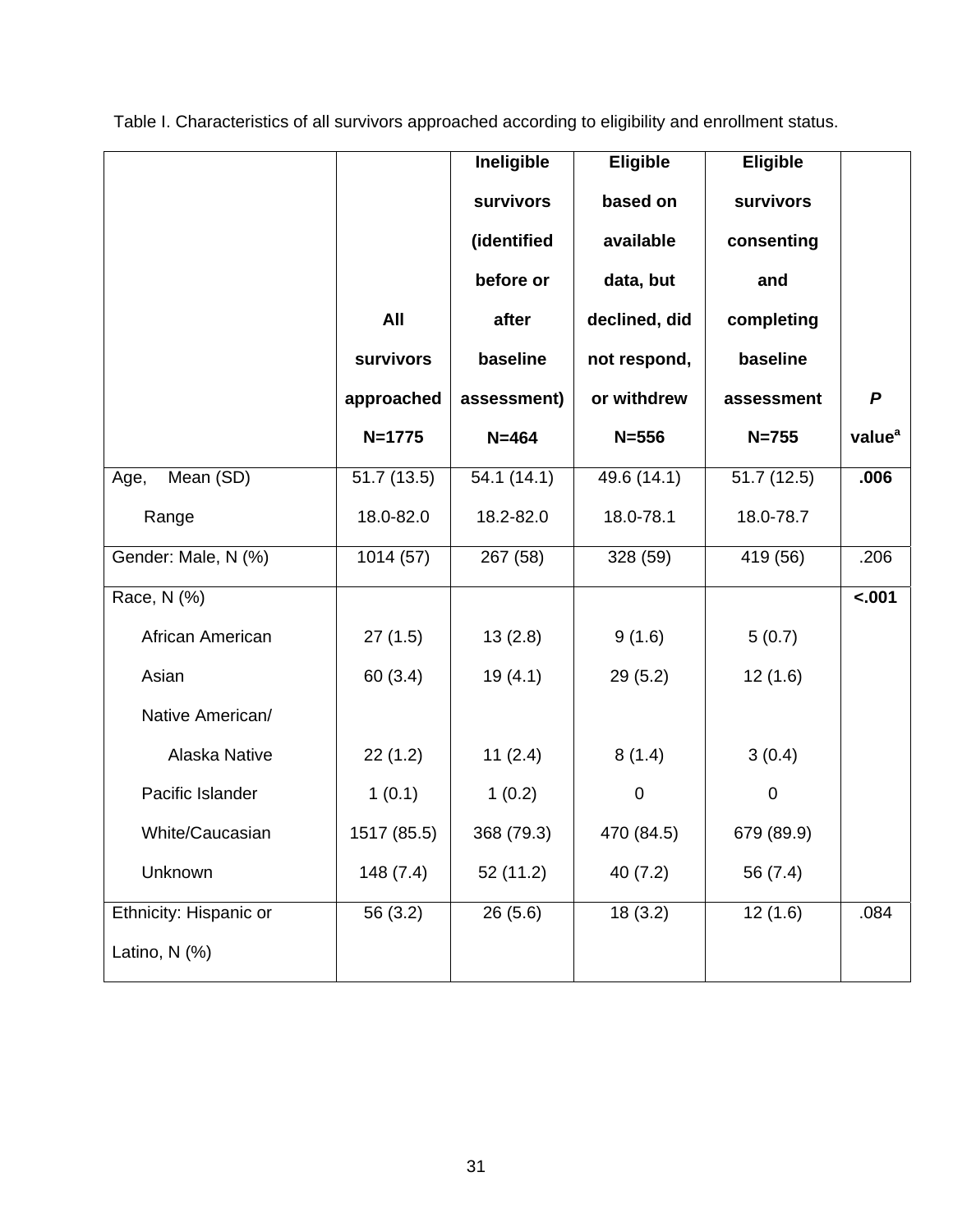| Diagnosis, N (%)              |           |          |          |          | .003    |
|-------------------------------|-----------|----------|----------|----------|---------|
|                               |           |          |          |          |         |
| Chronic myeloid               |           |          |          |          |         |
| leukemia                      | 541 (31)  | 120 (26) | 201 (36) | 220(29)  |         |
| Acute leukemia                | 494 (28)  | 118 (25) | 149 (27) | 227 (30) |         |
| Non-Hodgkin lymphoma          | 295 (17)  | 84 (18)  | 87 (16)  | 124(16)  |         |
| Multiple Myeloma              | 167(9)    | 68 (15)  | 41 $(7)$ | 58 (8)   |         |
| Myelodysplasias               | 144(8)    | 34(7)    | 31(6)    | 79 (11)  |         |
| Hodgkin lymphoma              | 87(5)     | 28(6)    | 33(6)    | 26(3)    |         |
| Other                         | 47(3)     | 12(3)    | 14(3)    | 21(3)    |         |
| Type of transplant:           |           |          |          |          | .590    |
| Autologous <sup>b</sup> N (%) | 508 (29)  | 176 (38) | 145 (26) | 187 (25) |         |
| Years post-transplant, N (%)  |           |          |          |          | $-.001$ |
| $3.0 - 9.9$ years             | 1054 (59) | 279 (60) | 291 (52) | 484 (64) |         |
| $10.0 - 19.0$ years           | 721 (41)  | 185 (40) | 265 (48) | 271 (36) |         |
|                               |           |          |          |          |         |

a Result of t-test or chi square comparing those eligible and completing baseline assessment versus those eligible from data known and declining participation or not responding.

b Autologous transplant recipients receive stem cells from their own blood or marrow stored before treatment; allogeneic transplant recipients receive stem cells from a related or unrelated donor.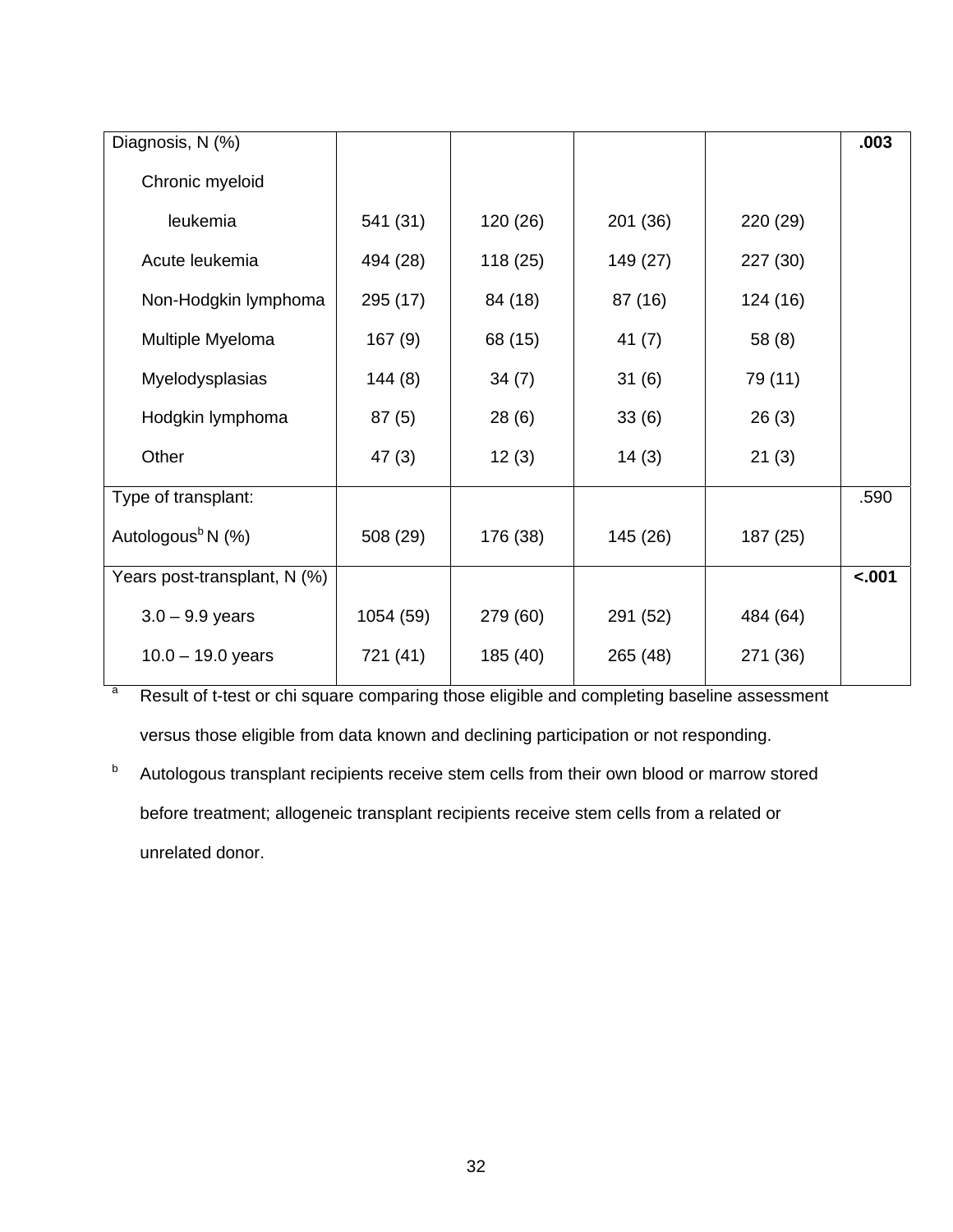|                               | Mean (SD)   | Range     | $P$ value <sup>a</sup> |
|-------------------------------|-------------|-----------|------------------------|
| All                           | 68.0 (69.2) | 2-379     | --                     |
| Gender                        |             |           | $-.001$                |
| Male                          | 75.9(75.2)  | $5 - 379$ |                        |
| Female                        | 58.1(59.6)  | 2-323     |                        |
| Age                           |             |           | .001                   |
| 18-39                         | 86.8 (76.3) | 5-323     | (<.02 <sup>b</sup> )   |
| 40-64                         | 66.5(68.6)  | 2-379     |                        |
| 65-oldest                     | 52.4(58.3)  | $2 - 282$ |                        |
| Race                          |             |           | .83                    |
| White, non-Hispanic           | 67.6(69.7)  | 2-379     |                        |
| African American              | 65.0(84.9)  | 7-209     |                        |
| Asian                         | 67.1(74.0)  | $6 - 310$ |                        |
| Native American               | 42.5 (46.0) | $10 - 75$ |                        |
| Other non-White, Non-Hispanic | 89.4(68.7)  | $7 - 181$ |                        |
| Ethnicity                     |             |           | .006                   |
| Hispanic/Latino               | 109.9(89.1) | $7 - 303$ |                        |
| Non-Hispanic/Latino           | 66.9(68.4)  | 2-379     |                        |

Table II. Number of days from first contact to randomization.

**A Result of t-test or one-way ANOVAs comparing groups within each category.** 

b *P* values in parentheses represent significant post-hoc test results after significant ANOVA testing. For age, 18-32 year olds were slower to complete consent and assessment than either other age group.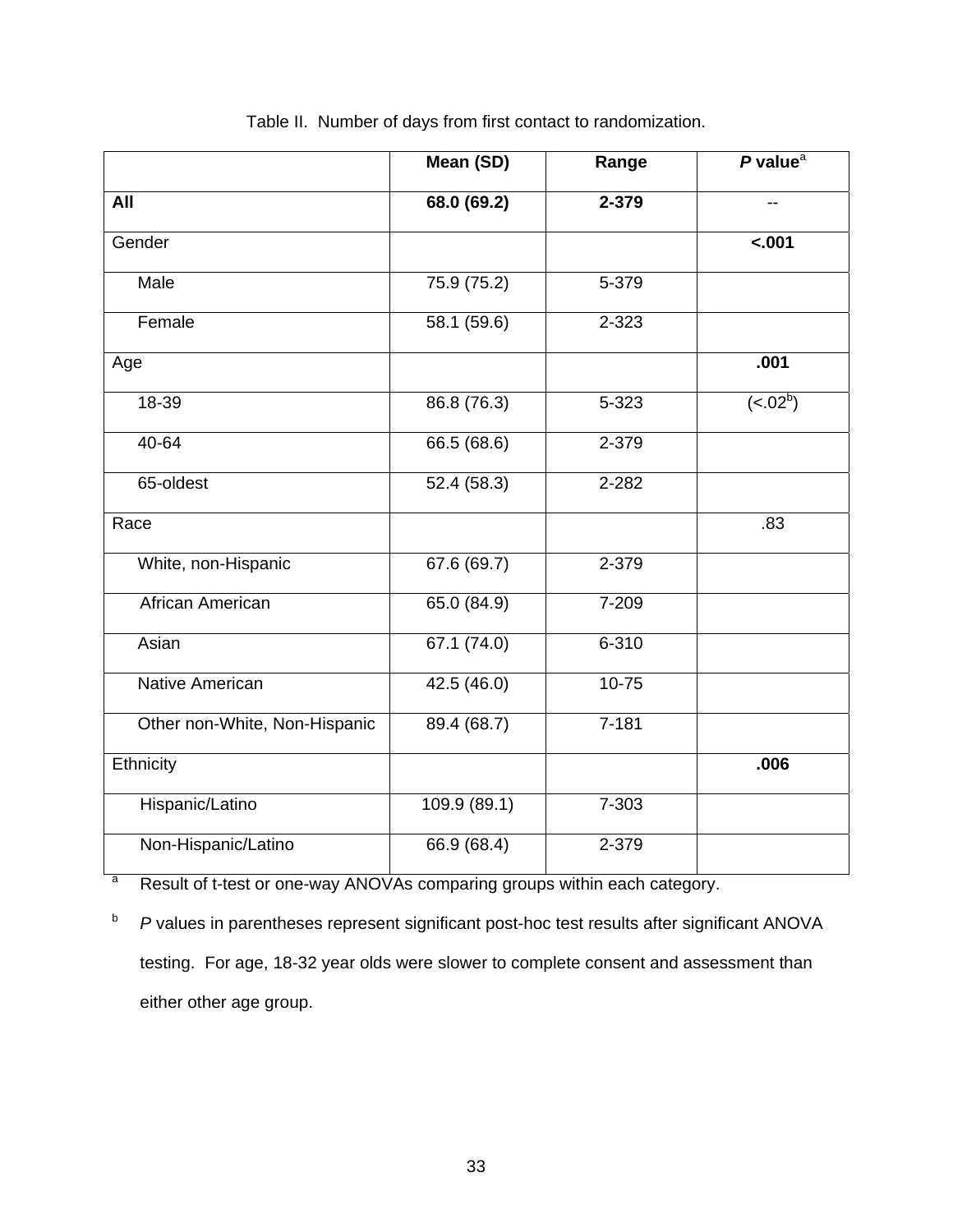Table III. Number of phone calls and emails initiated by study staff during the pre-randomization phase of the study (N=1775).

|                                               | <b>Emails</b> | <b>Phone Calls</b> | <b>Total</b> |
|-----------------------------------------------|---------------|--------------------|--------------|
| Pre-Randomization, No. (mean per participant) |               |                    |              |
| Registration                                  | 1972(1.1)     | 1685 (0.9)         | 3657(2.1)    |
| Activation                                    | 454 (0.3)     | 84 (0.0)           | 538(0.3)     |
| <b>Start Baseline</b>                         | 381(0.2)      | 91(0.0)            | 472 (0.3)    |
| <b>Finish Baseline</b>                        | 440 (0.2)     | 294(0.2)           | 734 (0.4)    |
| <b>TOTAL</b>                                  | 3247(1.8)     | 2154(1.2)          | 5401 (3.0)   |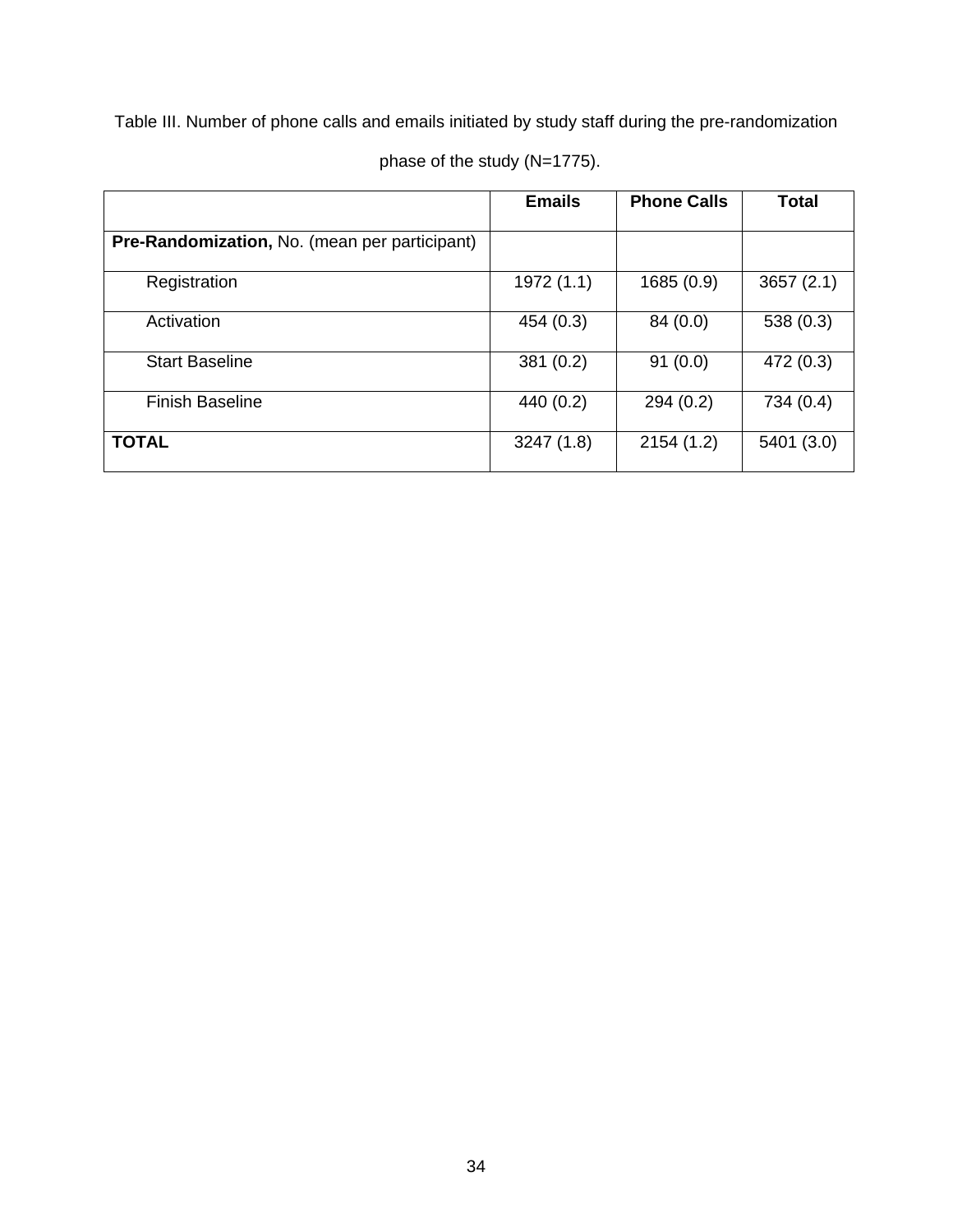Table IV. Types of emails, 'contact us' or 'comments' page responses initiated by participants

|                          |                                  |                | <b>Comments</b><br>or Questions<br><b>Submitted</b> |                         |
|--------------------------|----------------------------------|----------------|-----------------------------------------------------|-------------------------|
|                          |                                  | <b>INSPIRE</b> | on the                                              |                         |
|                          |                                  | <b>Email</b>   | Website                                             | <b>Total</b>            |
| <b>Technical Support</b> |                                  |                |                                                     |                         |
|                          | Contact participant to correct   | 64             |                                                     | 64                      |
|                          | email address when unreadable    |                |                                                     |                         |
|                          | Activation link or consent login | 20             |                                                     | 20                      |
|                          | problem                          |                |                                                     |                         |
|                          | Name and password problem        | 16             |                                                     | 16                      |
|                          | Survey problem                   | 3              | 3                                                   | $6\phantom{1}$          |
|                          | Email address changed            | 3              |                                                     | $\mathbf{3}$            |
|                          | Email confirming consent         | 3              |                                                     | $\overline{\mathbf{3}}$ |
|                          | Request to resend site link      | $\overline{2}$ |                                                     | $\overline{2}$          |
|                          | General technical questions      | $\mathbf{1}$   | $\overline{2}$                                      | $\overline{3}$          |
| <b>Technical Support</b> |                                  | 112            | 5                                                   | 117                     |
| Total                    |                                  |                |                                                     |                         |
| <b>General Study</b>     |                                  |                |                                                     |                         |
| questions                |                                  |                |                                                     |                         |
|                          | <b>Eligibility questions</b>     | 10             | $\overline{\mathcal{A}}$                            | 14                      |
|                          | Explain reason for doing study   | $\overline{2}$ |                                                     | $\overline{2}$          |
|                          | What participants have to do     | $\overline{2}$ |                                                     | $\overline{\mathbf{2}}$ |

during the pre-randomization phase of the study.<sup>a</sup>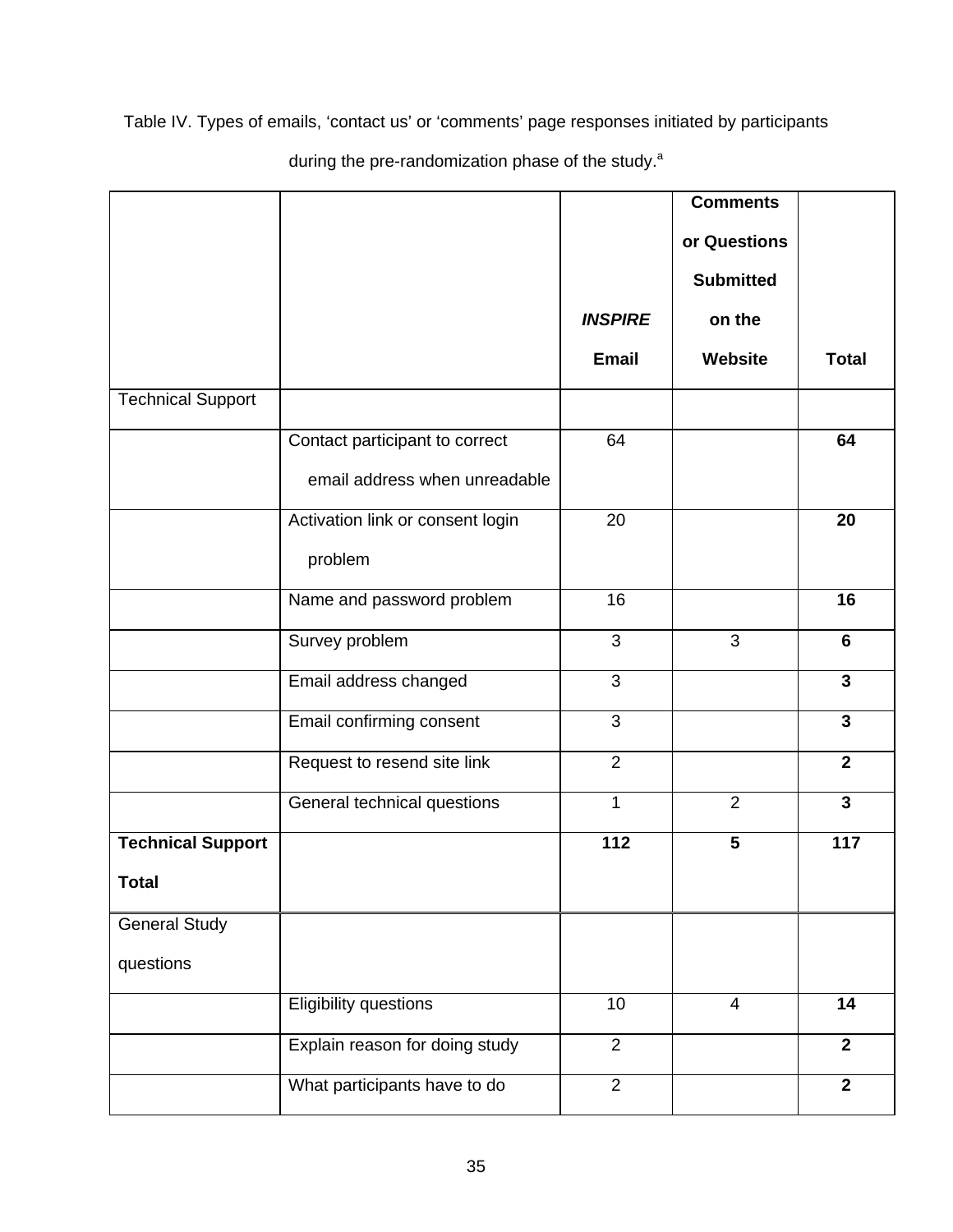|                           | General questions            | $\overline{2}$ | 5              | $\overline{7}$          |
|---------------------------|------------------------------|----------------|----------------|-------------------------|
| <b>General Study</b>      |                              | 16             | 9              | 25                      |
| <b>Questions Total</b>    |                              |                |                |                         |
| <b>Clinical Questions</b> |                              | $\mathbf 0$    | 8              | 8                       |
| <b>Total</b>              |                              |                |                |                         |
| <b>Specific Comments</b>  |                              |                |                |                         |
|                           | Refuse/withdrawal emails     | 23             |                | 23                      |
|                           | Relapse/withdrawal emails    | 3              |                | $\mathbf{3}$            |
|                           | Survey too long complaints   | 5              | 5              | 10                      |
|                           | Survey wording complaints    | 3              | 1              | $\overline{\mathbf{4}}$ |
|                           | General complaints, Opinions | $\overline{2}$ | 1              | 3                       |
| <b>Comments Total</b>     |                              | 36             | $\overline{7}$ | 43                      |
| <b>TOTAL</b>              |                              | 164            | 29             | 193                     |

<sup>a</sup> Phone calls initiated by potential participants were few and not recorded.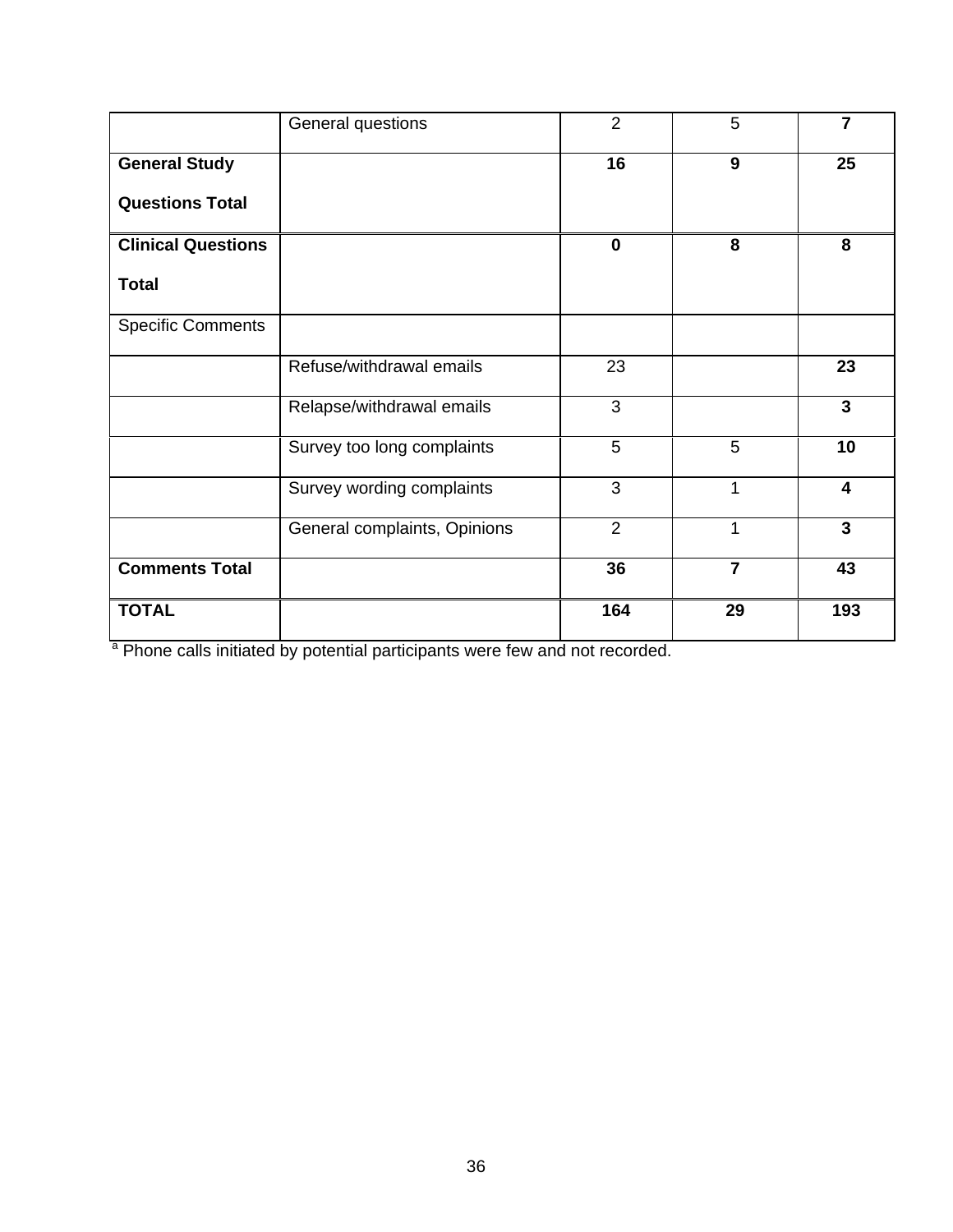# **Figure 1.** *INSPIRE* **Site Map**